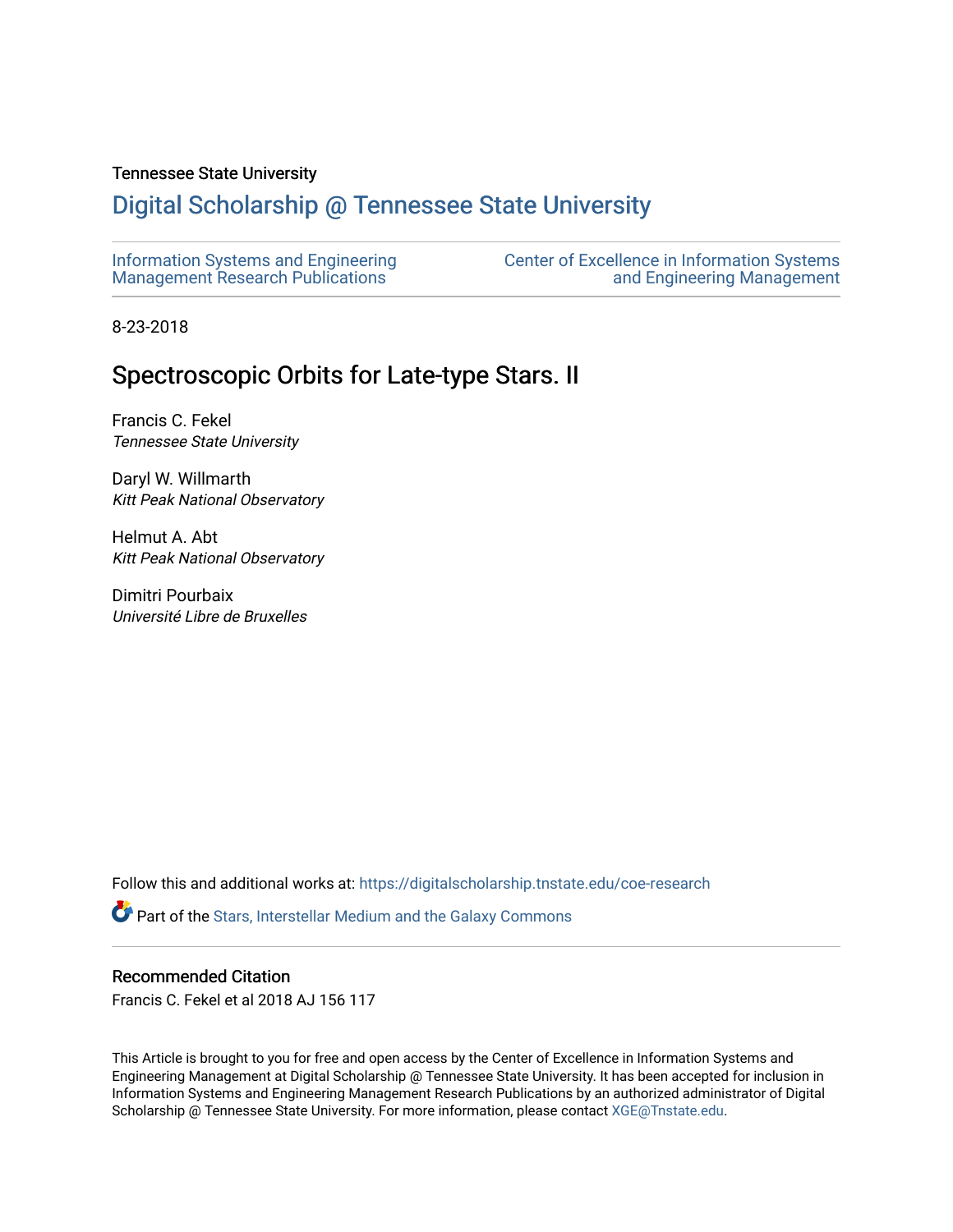

# Spectroscopic Orbits for Late-type Stars. II

Francis C. Fekel<sup>[1](https://orcid.org/0000-0002-9413-3896)</sup>  $\Phi$ [,](https://orcid.org/0000-0002-4937-7015) Daryl W. Willmarth<sup>[2](https://orcid.org/0000-0002-4937-7015)</sup>  $\Phi$ , Helmut A. Abt<sup>2</sup>, and Dimitri Pourbaix<sup>[3](https://orcid.org/0000-0002-3020-1837)</sup>

<sup>1</sup> Center of Excellence in Information Sy[stem](https://orcid.org/0000-0002-9413-3896)s, Tennessee State Univers[ity,](https://orcid.org/0000-0002-4937-7015) 3500 John A. Merritt Boulevard, Box 9501, Nash[ville](https://orcid.org/0000-0002-3020-1837), TN 37209, USA

Fekel@evans.tsuniv.edu<br><sup>2</sup> Kitt Peak National Observatory, Box 26732, Tucson, AZ 85726-6732, USA; [dwillmarth@noao.edu,](mailto:dwillmarth@noao.edu) [habt@noao.edu](mailto:habt@noao.edu)<br><sup>3</sup> FNRS Institut d'Astronomie et d'Astrophysique, Université Libre de Bruxelles, CP 226, Received 2018 June 5; revised 2018 July 13; accepted 2018 July 14; published 2018 August 23

#### **Abstract**

We have determined spectroscopic orbital elements for 13 systems—10 single-lined binaries and three doublelined binaries. For the three binaries with previously published spectroscopic orbits, we have computed improved or comparable elements. While two systems have relatively short periods between 10 and 19 days, the remaining systems have much longer periods ranging from 604 to 9669 days. One of the single-lined systems, HD 142640, shows both short-period and long-period velocity variations and so is triple. For three systems—HD 59380, HD 160933, and HD 161163—we have combined our spectroscopic results with *Hipparcos* astrometric observations to obtain astrometric orbits. For HD 14802 we have determined a joint orbital solution from spectroscopic velocities and interferometric observations. The orbits given here will be useful in combination with future interferometric and Gaia satellite observations.

Key words: binaries: spectroscopic – binaries: visual – stars: fundamental parameters – stars: late-type

Supporting material: machine-readable tables

#### 1. Introduction

The present spectroscopic determinations of binary orbits are a continuation of the work reported in Willmarth et al. ([2016,](#page-15-0) hereafter referred to as Paper [I](#page-15-0)). As in Paper [I,](#page-15-0) most of the stars discussed here were observed in the course of the solar-type star survey of Abt & Willmarth ([2006](#page-14-0)) but not discussed therein after they were determined not to be within the survey boundaries. We therefore refer the reader to Paper [I](#page-15-0) for details of the motivations and methods since this work is similar in all regards. Three stars from other sources have also been included in the present paper. HD 4935 was identified as a double-lined binary during a survey of A5–F5 stars, while HD 64427 and HD 161163 were discovered to be spectroscopic binaries during the course of other investigations.

Some basic information about the 13 systems included in this paper is given in Table [1.](#page-2-0) In that table we list our measurements of  $v \sin i$  values for the stars in the binaries. We have determined spectroscopic orbits for the 10 single-lined binaries and three double-lined binaries and also computed astrometric orbits for four of the systems. After presenting those results we provide brief discussions of the individual systems.

#### 2. Observations and Velocities

The radial velocities used here are mainly from the same sources described in Paper [I](#page-15-0): Kitt Peak National Observatory (KPNO) and Fairborn Observatory (Fekel et al. [2009,](#page-14-0) [2013](#page-14-0)). Additional data from other sources were used for a few orbits and are described in Section [4](#page-2-0) as part of the discussions of the individual systems. In the past there have been several large velocity surveys that have produced many precise radial velocities, but regrettably some of those individual velocities have remained unavailable to us despite our inquiries. Tokovinin ([2014](#page-14-0)) has noted that "The large volume of precise RV data accumulated in search of exoplanets remains, for the most part, unpublished and inaccessible, with a few exceptions...." The

availability of such data would be of great benefit to the study of binary stars, especially visual binaries and others of long period.

#### 3. Orbital Analyses

#### 3.1. Spectroscopic Orbits

We refer the interested reader to Paper [I](#page-15-0) and Fekel et al. ([2017](#page-14-0)) for details concerning our period and orbit determinations. The symbols that we use for the orbital elements, P, T, e,  $ω$ , K, and  $γ$ , have their customary meanings of orbital period, time of periastron, orbital eccentricity, longitude of periastron, velocity semi-amplitude, and center-of-mass velocity, respectively. We have adopted the physical constants recommended by Torres et al. ([2010](#page-15-0)) to determine the related parameters a sin i, the projected orbital separation,  $f(m)$ , the mass function, and  $m \sin^3 i$ , the minimum mass, which are computed from the orbital elements. Our spectroscopic elements and the related parameters of our 13 systems are presented in Table [2](#page-3-0) for the single-lined systems and Table [3](#page-4-0) for those that are double-lined. In those tables, the  $\sigma(O - C)$  quantity is the rms of the observed minus computed velocities.

#### 3.2. Astrometric Orbits

Following the procedure described in Pourbaix & Boffin ([2003](#page-14-0)), we examined the Hipparcos astrometric data (Perryman & ESA [1997](#page-14-0)) for the 13 binary systems in this paper. To determine the astrometric solutions, we adopted our spectroscopic values for P, T, e, and  $\omega$  and solved for the other orbital parameters, the semimajor axis of the astrometric orbit,  $a<sub>0</sub>$ , the orbital inclination, i, and the position angle of the line of nodes,  $\Omega$ . Consistency is then required between the Thiele-Innes and Campbell orbital solutions (Pourbaix [2001;](#page-14-0) Pourbaix & Arenou [2001](#page-14-0)).

In the case of our single-lined binary systems HD 64427 and HD 134323, the Hipparcos astrometry remains well represented by the model of a single star. For five more systems—HD 10307, HD 142640, HD 152311, HD 188376,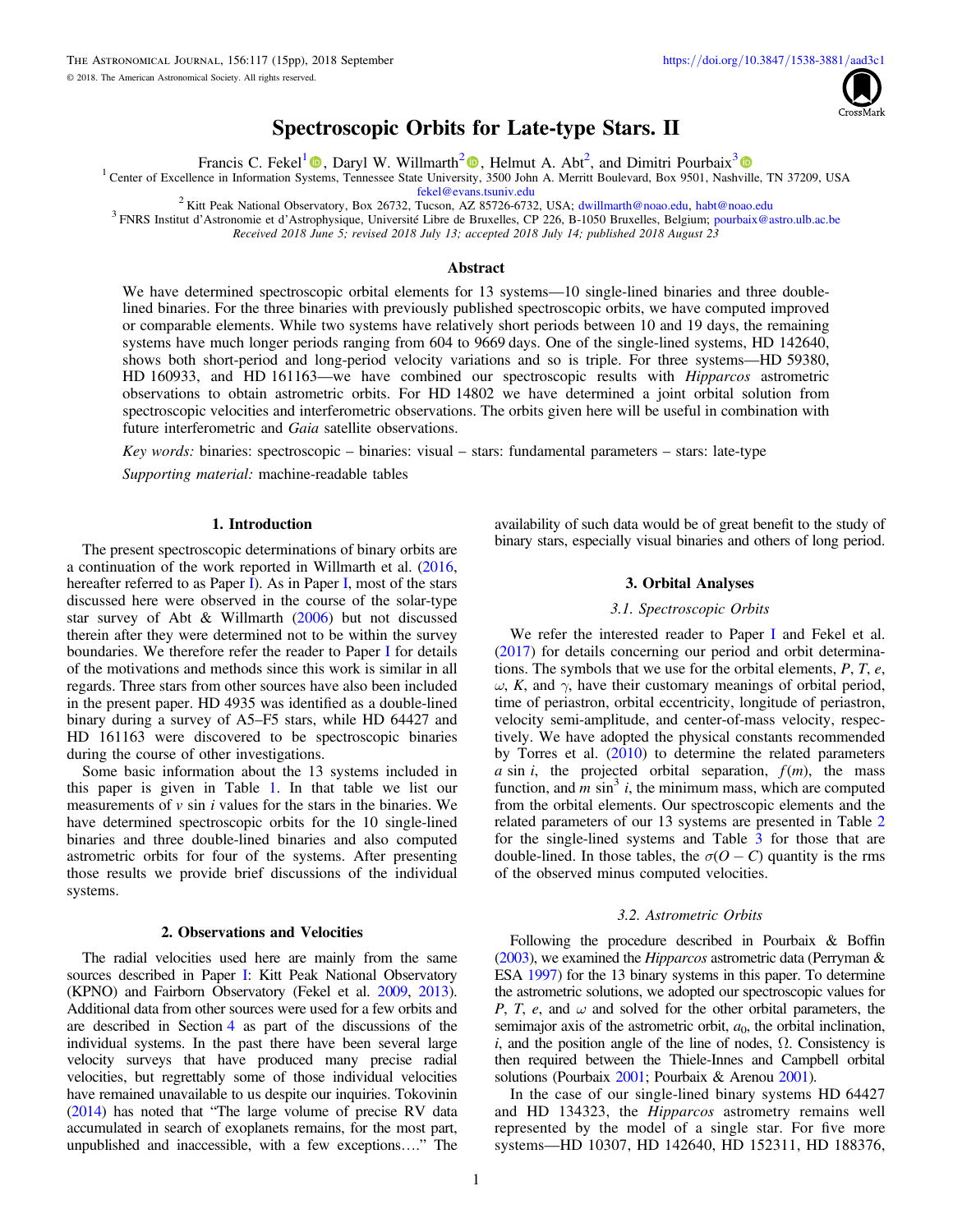Table 1 Basic Properties of the Program Stars

<span id="page-2-0"></span>

| Name         | HR       | HD     | <b>HIP</b> | Spectral<br>Type <sup>a</sup> | V<br>(mag)          | $B-V$<br>(mag)                   | Parallax <sup>b</sup><br>(mas) | Parallax <sup>c</sup><br>(mas) | $M_V^{\rm d}$<br>(mag) | $v \sin i^e$<br>$(km s^{-1})$ | Period<br>(days) |
|--------------|----------|--------|------------|-------------------------------|---------------------|----------------------------------|--------------------------------|--------------------------------|------------------------|-------------------------------|------------------|
| $\cdots$     | $\cdots$ | 4935   | 4025       | F1V                           | 6.72                | 0.33                             | 11.24                          | 10.59                          | 1.84                   | $11.7 \pm 1.1$                | 10.9089          |
| $\cdots$     | 483      | 10307  | 7918       | G1V                           | 4.96                | 0.62                             | 79.09                          | 78.50                          | 4.43                   | $3 \pm 1$                     | 7141             |
| $\kappa$ For | 695      | 14802  | 11072      | G0V                           | 5.19                | 0.61                             | 45.60                          | 45.53                          | 3.48                   | $3 \pm 1$                     | 9669             |
| $\cdots$     | 2866     | 59380  | 36399      | F <sub>6</sub> V              | $5.85^{\mathrm{t}}$ | $0.48^{t}$                       | 35.95                          | 36.71                          | 3.67                   | $8 \pm 1$                     | 998.4            |
| $\cdots$     | $\cdots$ | 64427  | 38840      | K III                         | $8.35^{\rm t}$      | $1.61$ <sup><math>1</math></sup> | 1.78                           | 1.63                           | $-0.59$                | $8 \pm 1$                     | 604.4            |
| $\cdots$     | 5639     | 134323 | 74121      | $G/K$ III                     | $6.14$ <sup>f</sup> | 0.98 <sup>f</sup>                | 5.60                           | 7.33                           | 0.47                   | $4 \pm 1$                     | 2088             |
| $\cdots$     | 5927     | 142640 | 78059      | F <sub>6</sub> V              | $6.32^{t}$          | $0.47^{\mathrm{t}}$              | 15.64                          | 16.18                          | 2.36                   | $8 \pm 1$                     | $19.024^{\circ}$ |
| $\cdots$     | 6269     | 152311 | 82621      | $G2$ IV-V                     | $5.86^{t}$          | $0.69$ <sup>t</sup>              | 35.73                          | 37.12                          | 3.71                   | $4 \pm 1$                     | 2713             |
| $\cdots$     | 6598     | 160933 | 86184      | F9 IV-V                       | 6.42                | 0.58                             | 23.53                          | 21.89                          | 3.12                   | $4 \pm 1$                     | 2222             |
| $\cdots$     | $\cdots$ | 161163 | 86642      | G0V                           | $7.29^{t}$          | $0.63^{\rm t}$                   | 24.06                          | 24.73                          | 4.26                   | $5.6 \pm 1.2$                 | 2233             |
| $\omega$ Sgr | 7597     | 188376 | 98066      | G5 IV                         | 4.70                | 0.75                             | 42.03                          | 38.48                          | 2.63                   | $3 \pm 1$                     | 1712.7           |
| $\cdots$     | 7902     | 196815 | 102032     | $G0/1$ V                      | $6.50^{1}$          | 0.59 <sup>f</sup>                | 8.64                           | 9.33                           | 1.35                   | $8.13 \pm 1.3$                | 2170             |
| $\cdots$     | 9107     | 225239 | 394        | G2V                           | 6.11                | 0.63                             | 27.18                          | 25.52                          | 3.14                   | $2 \pm 1$                     | 700.6            |

Notes.<br><sup>a</sup> The reference for the listed spectral type is given in the discussion of each star in Section 4.

<sup>b</sup> Original *Hipparcos* parallax of Perryman & ESA ([1997](#page-14-0)).<br>
<sup>c</sup> Revised *Hipparcos* parallax of van Leeuwen ([2007](#page-15-0)).<br>
<sup>d</sup> Absolute magnitude computed with the parallax of van Leeuwen (2007).<br>
<sup>e</sup> Determined from rotationa that of the primary.<br> $f$  Values from Høg et al. (2000) as listed in SIMBAD; the rest are from SIMBAD.

<sup>g</sup> Radial velocities also show a change in velocity over a long period, estimated at 8500 days.

and HD 225239—although our new astrometric solution, which is constrained by our spectroscopic elements, yields an improved fit to the *Hipparcos* measurements, the new solution is poorly constrained by the spectroscopic results, and the reduction of  $\chi^2$  is not large enough to clearly favor our new solution. However, in the cases of HD 59380 and HD 160933, when we adopt our spectroscopic orbit values for P, T, e, and  $\omega$  and solve for the other orbital parameters,  $a_0$ , i, and  $\Omega$ , we obtain significantly improved elements. The resulting parallax and proper-motion components are then also examined.

For the single-lined system HD 14802, which is our binary with the longest period, the fit of the astrometric data with our spectroscopic binary elements is not significantly better than the original acceleration solution. However, the Fourth Catalog of Interferometric Measurements of Binary Stars (INT4) (see Hartkopf et al. [2001](#page-14-0)) lists a number of resolved speckle observations of this system. Thus, we obtained a simultaneous solution of the spectroscopic and speckle observations.

We similarly used our spectroscopic results in combination with the *Hipparcos* astrometric data and analyzed our three double-lined binary systems. In the case where the magnitude difference between components is not very large, there will be little shift in the photocenter and no orbital motion will be detected, as was the case for HD 4935. We also found no useful solution for HD 196815, which is one of our three most distant systems (Table 1). However, for HD 161163 we were able to obtain an improved solution.

Our results for HD 14802, HD 59380, HD 160933, and HD 161163 are discussed in the sections for those individual stars. The additional astrometric elements of the latter three stars are summarized in Table [4](#page-4-0) while the solution of the spectroscopic and speckle observations for HD 14802 is given in Table [5.](#page-4-0)

#### 4. Observational History and Results

A brief discussion of the individual stars follows with the final spectroscopic orbital elements for each system listed in either Table [2](#page-3-0) or Table [3.](#page-4-0) In Table [2](#page-3-0) previously published orbital elements for three of the systems—HD 10307, HD 14802, and HD 134323—are listed for comparison. The radial velocity observations used to compute the orbits for all stars except the triple system HD 142640 are tabulated in Table [6](#page-5-0). Given in that table are the star name, heliocentric Julian date of mid-observation, orbital phase, radial velocity, observation weight (Wt), observed minus computed velocity, and source of the observation. Table [7](#page-6-0) lists the observed and calculated velocities of HD 142640. In that table we list the heliocentric Julian date of mid-observation, the observed radial velocity, the observed minus computed residual for the combined fit of the two orbits, the long-period orbital phase, the computed long-period velocity, the short-period orbital phase, the computed short-period velocity, and source of the observation. In Figure [1](#page-7-0) we have compared the velocities used to determine our spectroscopic orbits with the computed orbital curves.

#### 4.1. HD  $4935 = HIP$   $4025$

HD 4935 is the brighter component of the visual binary ADS 702  $AB = WDS J00516+1247$ . The B component has a separation of  $5\frac{1}{2}$  and a V magnitude of 12.8, which is about 6 mag fainter than the primary. The double-lined nature of HD 4935 was first noticed with our acquisition of a spectrum in 1988. From classification resolution spectra, Abt ([2004](#page-14-0)) gave it an MK spectral type of F1 V. Shain ([1951](#page-14-0)) reported the earliest known radial velocities but only provided an average of three observations and did not note the double-lined nature of the system. It appears that this first average radial velocity measurement is the only value previously published and is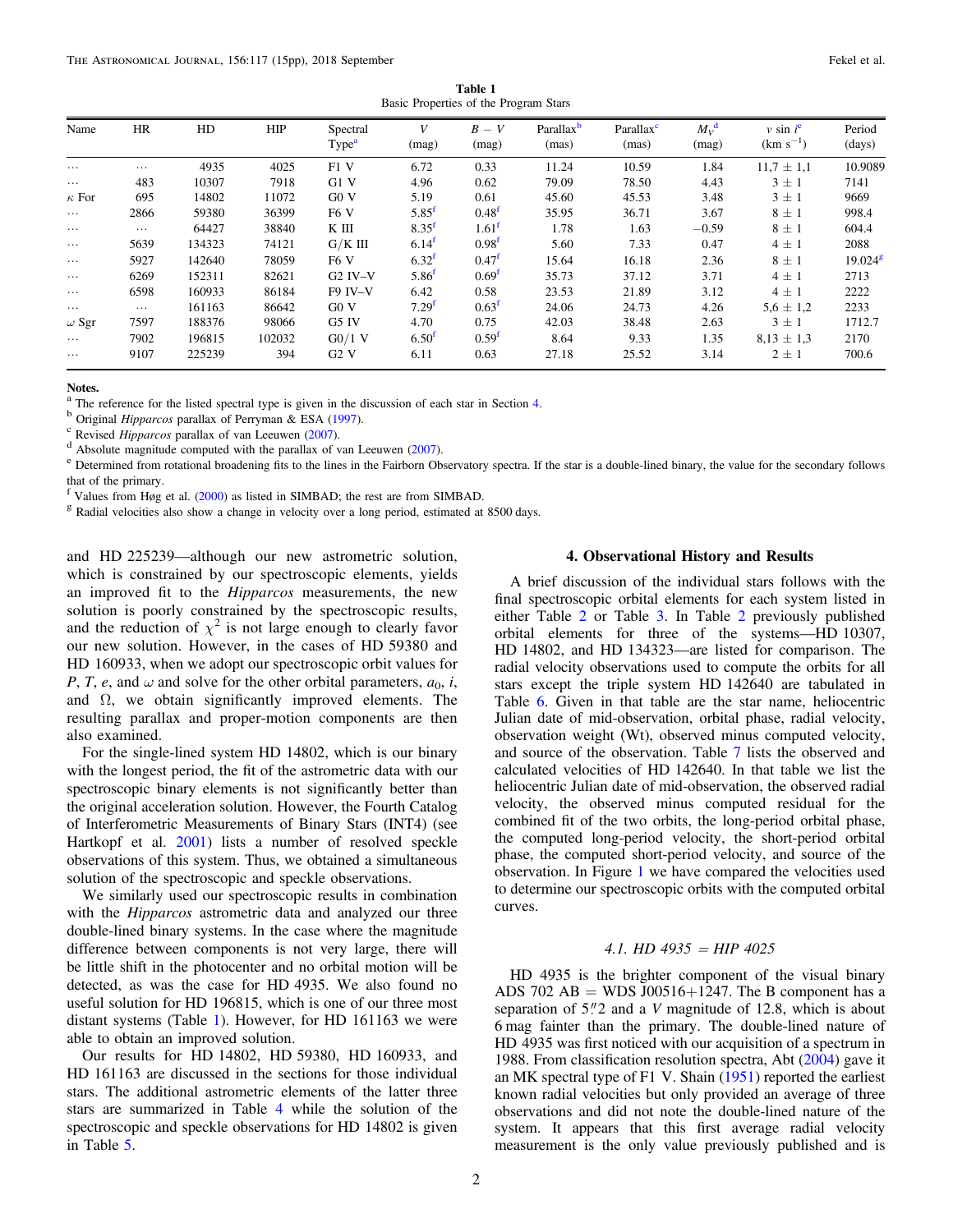Table 2 Orbital Elements for Single-lined Spectroscopic Binaries

<span id="page-3-0"></span>

| HD                   | $\boldsymbol{P}$ | $\cal T$             | $\boldsymbol{e}$ | $\omega$       | $\cal K$      | $\gamma$<br>(km s <sup>-1</sup> ) | $\sigma(O-C)$ | $a_1$ sin i         | f(m)          |
|----------------------|------------------|----------------------|------------------|----------------|---------------|-----------------------------------|---------------|---------------------|---------------|
|                      | (days)           | $(HJD)^a$            |                  | $(\text{deg})$ | $(km s^{-1})$ |                                   | $(km s^{-1})$ | $(10^6 \text{ km})$ | $(M_{\odot})$ |
| 10307                | 7140.8           | 57677                | 0.4474           | 209.6          | 2.710         | 3.300                             | 0.13          | 238.0               | 0.01054       |
|                      | $7.7\,$          | 13                   | 0.0051           | $1.0\,$        | 0.018         | 0.013                             | $\ldots$      | 1.7                 | 0.00023       |
| 10307 <sup>b</sup>   | 7122             | 43363                | 0.42             | 210.8          | 2.81          | 3.12                              | 0.23          | 250                 | 0.0123        |
|                      | fixed            | fixed                | fixed            | 3.5            | 0.25          | 0.13                              | $\ldots$      | $22\,$              | 0.0033        |
| $10307$ <sup>c</sup> | 6744             | 36381                | 0.34             | 193            | 2.52          | 3.25                              | $\ldots$      | 219.8               | 0.0932        |
|                      | 33               | 125                  | 0.04             | 6              | 0.16          | 0.10                              | $\ldots$      | $\ldots$            | $\dots$       |
| 14802                | 9669             | 56881                | 0.3293           | 262.4          | 5.454         | 16.834                            | 0.03          | 684.7               | 0.1368        |
|                      | 111              | 18                   | 0.0041           | $1.0\,$        | 0.041         | 0.063                             | $\ldots$      | 9.4                 | 0.0035        |
| 14802 <sup>d</sup>   | 7700             | 54466                | 0.0576           | 269.07         | 2.302         | $\ldots$                          | 0.01424       | 1272                | 0.0097        |
|                      | 295              | $\ldots$             | $\ldots$         | $\ldots$       | $\ldots$      | $\ldots$                          | $\ldots$      | $\ldots$            | 0.0032        |
| 14802 <sup>c</sup>   | 7839             | 39587                | 0.30             | 263            | 3.95          | 18.13                             | $\ldots$      | 406.17              | 0.04354       |
|                      | 32               | 684                  | 0.04             | 12             | $0.26\,$      | 0.66                              | $\ldots$      | $\ldots$            | $\ldots$      |
| $14802^{\circ}$      | $25.81$ (yr)     | 1988.89 <sup>f</sup> | 0.339            | 266.3          | 5.23          | 16.67                             | $\ldots$      | $\ldots$            | $\ldots$      |
|                      | 0.15             | 0.17                 | 0.013            | $1.0\,$        | 0.13          | $0.06\,$                          | $\cdots$      | $\ldots$            | $\ldots$      |
| 59380                | 998.43           | 56077.4              | 0.5547           | 358.8          | 2.960         | 4.401                             | 0.15          | 33.81               | 0.015453      |
|                      | 0.64             | 1.7                  | 0.0071           | 1.2            | 0.020         | 0.019                             | $\ldots$      | 0.30                | 0.000041      |
| 64427                | 604.42           | 56947                | 0.0488           | 261.2          | 6.597         | 8.112                             | 0.26          | 54.77               | 0.01792       |
|                      | $0.88\,$         | 12                   | 0.0066           | $7.1\,$        | 0.039         | 0.028                             | $\dots$       | 0.33                | 0.00032       |
| 134323               | 2088.3           | 56967                | 0.442            | 109.0          | 2.736         | $-47.312$                         | 0.17          | 70.5                | 0.00320       |
|                      | 9.9              | 11                   | 0.012            | 2.0            | 0.040         | 0.021                             | $\ldots$      | 1.2                 | 0.00016       |
| $134323^b$           | 2059             | 46713                | 0.46             | 124.3          | 2.53          | $-47.94$                          | 0.24          | 63.5                | 0.00238       |
|                      | $22\,$           | 45                   | 0.04             | 7.6            | 0.20          | 0.07                              | $\ldots$      | 7.4                 | 0.00083       |
| 142640 Aa            | 19.023593        | 56452.4347           | 0.5786           | 312.51         | 9.565         | $\ldots$                          | 0.22          | 20.0409             | 0.0009360     |
|                      | 0.000039         | 0.0072               | 0.0019           | 0.28           | 0.029         | $\ldots$                          | $\ldots$      | 0.0071              | 0.0000098     |
| 142640 A             | 8500             | 50389                | 0.110            | 290            | 2.024         | $-2.911$                          | 0.16          | 235.09              | 0.0072        |
|                      | fixed            | 256                  | 0.043            | 13             | 0.052         | 0.034                             | $\ldots$      | $28\,$              | 0.0012        |
| 152311               | 2712.8           | 57056                | 0.239            | 223.6          | 3.556         | $-21.579$                         | 0.27          | 128.8               | 0.01158       |
|                      | 9.3              | 23                   | 0.014            | 3.2            | 0.054         | 0.035                             | $\ldots$      | 2.1                 | 0.00055       |
| 160933               | 2222.4           | 56906                | 0.310            | 280.6          | 2.188         | $-55.035$                         | $0.18\,$      | 63.6                | 0.002072      |
|                      | 4.3              | 14                   | 0.012            | 2.5            | 0.029         | 0.020                             | $\ldots$      | 0.90                | 0.000088      |
| 188376               | 1712.74          | 57549.31             | 0.8200           | 141.47         | 12.255        | $-19.332$                         | 0.08          | 165.22              | 0.06127       |
|                      | 0.29             | 0.20                 | 0.0012           | 0.33           | 0.041         | 0.022                             | $\dots$       | 0.76                | 0.00084       |
| 225239               | 700.60           | 57696.63             | 0.7582           | 325.93         | 3.529         | 4.752                             | 0.11          | 22.17               | 0.00084       |
|                      | 0.12             | 0.20                 | 0.0020           | 0.44           | 0.017         | 0.012                             | $\ldots$      | 0.13                | 0.000016      |

#### Notes.

<sup>a</sup> HJD = heliocentric Julian date − 2400000.<br><sup>b</sup> Duquennoy & Mayor ([1991](#page-14-0)).<br><sup>c</sup> Abt & Willmarth ([2006](#page-14-0)).<br><sup>d</sup> Endl et al. ([2002](#page-14-0)).<br><sup>e</sup> Tokovinin ([2013](#page-14-0)). f Besselian years.

referenced elsewhere in the literature, for instance in the General Catalogue of Stellar Radial Velocities (Wilson [1953](#page-15-0)) and by Nordström et al. ([2004](#page-14-0)).

With the addition of HD 4935 to the Fairborn Observatory observing list in 2016 December, sufficient data were soon obtained that allowed the determination of its 10.9089 day period. The Aa and Ab components have a mass ratio  $M_{\rm Aa}/M_{\rm Ab} = 1.136 \pm 0.005.$ 

The ratio of equivalent widths of the two components, Aa/Ab, is 1.49, corresponding to a magnitude difference of 0.45 mag at about 6000 Å. This suggests spectral types of F0 V and F3 V for the primary and secondary components, respectively.

#### 4.2. HD  $10307 = HR 483 = HIP 7918$

HD 10307 is the brighter component of the astrometric binary WDS J014148.08+4237AB. Keenan & McNeil ([1989](#page-14-0)) and Gray et al. ([2003](#page-14-0)) have both classified it as G1 V. From plates obtained with the Sproul 61 cm refractor, a photocentric orbit was calculated by Lippincott et al. ([1983](#page-14-0)) with a period of 19.50 yr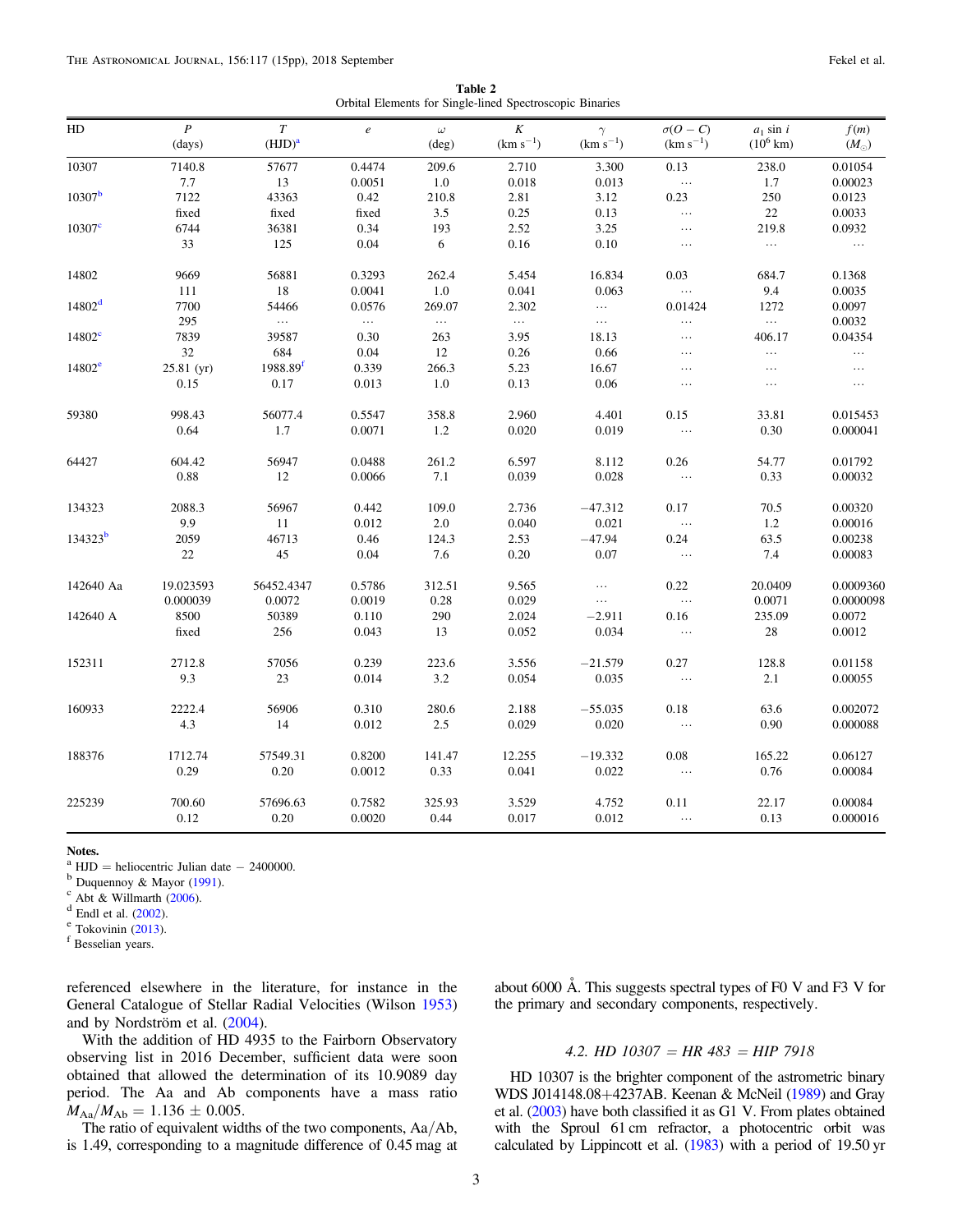Table 3 Orbital Elements for Double-lined Spectroscopic Binaries

<span id="page-4-0"></span>

| HD        | P<br>(days) | $(HJD)^a$  | $\boldsymbol{e}$ | $\omega$<br>$(\text{deg})$ | K<br>$(km s^{-1})$ | $\gamma$<br>$(km s^{-1})$ | $\sigma(O-C)$<br>$(km s^{-1})$ | $a \sin i$<br>$(10^6 \text{ km})$ | $m \sin^3 i$<br>$(M_{\odot})$ |
|-----------|-------------|------------|------------------|----------------------------|--------------------|---------------------------|--------------------------------|-----------------------------------|-------------------------------|
| 4935 Aa   | 10.9088993  | 56663.6523 | 0.3021           | 279.71                     | 49.576             | 1.652                     | 0.34                           | 7.089                             | 0.620                         |
|           | 0.0000067   | 0.0067     | 0.0010           | 0.28                       | 0.086              | 0.045                     | $\cdots$                       | 0.012                             | 0.003                         |
| 4935 Ab   | $\cdots$    | $\cdots$   | .                | $\cdots$                   | 56.32              | $\cdots$                  | 0.38                           | 8.054                             | 0.546                         |
|           | $\cdots$    | $\cdots$   | $\cdots$         | $\cdots$                   | 0.16               | $\cdots$                  | $\cdots$                       | 0.023                             | 0.002                         |
| 161163 Aa | 2232.6      | 54635.3    | 0.2631           | 52.6                       | 8.614              | $-44.284$                 | 0.21                           | 255.2                             | 0.921                         |
|           | 4.1         | 7.4        | 0.0057           | 1.3                        | 0.036              | 0.039                     | $\cdots$                       | 1.2                               | 0.017                         |
| 161163 Ab | $\cdots$    | $\cdots$   | $\cdots$         | $\cdots$                   | 11.24              | $\cdots$                  | 0.58                           | 333.0                             | 0.706                         |
|           | $\cdots$    | $\cdots$   | $\cdots$         | $\cdots$                   | 0.13               | $\cdots$                  | $\cdots$                       | 3.8                               | 0.010                         |
| 196815 A  | 2169.6      | 56316      | 0.2284           | 155.4                      | 11.446             | $-2.796$                  | 0.38                           | 332.4                             | 2.11                          |
|           | 2.9         | 12         | 0.0096           | 2.3                        | 0.070              | 0.076                     | $\cdots$                       | 2.2                               | 0.14                          |
| 196815 B  | $\cdots$    | $\cdots$   | $\cdots$         | $\cdots$                   | 14.77              | $\cdots$                  | 0.91                           | 429                               | 1.632                         |
|           | $\cdots$    | $\cdots$   | $\cdots$         | $\cdots$                   | 0.65               | $\cdots$                  | $\cdots$                       | 19                                | 0.082                         |

Note.

 $a^a$  HJD = heliocentric Julian date – 2400000.

Table 4 Additional Orbital Elements from Astrometric Solutions

| HD     | $a_0^{\mathbf{a}}$<br>(mas) | i<br>$(\text{deg})$ | Ω<br>$(\text{deg})$ | m <sub>1</sub><br>$(M_{\odot})$ | m <sub>2</sub><br>$(M_{\odot})$ |
|--------|-----------------------------|---------------------|---------------------|---------------------------------|---------------------------------|
| 59380  | 16.88<br>0.06               | 148.8<br>1.1        | 101.4<br>2.2        | $1.3^{\rm b}$                   | 0.7 <sup>c</sup>                |
| 160933 | 19.7                        | 30.0                | 169.7               | $1.3^{\rm b}$                   | 0.3 <sup>c</sup>                |
| 161163 | 1.5<br>30.5<br>1.2          | 2.4<br>105.4<br>4.7 | 3.7<br>17.5<br>3.8  | 1.0                             | 0.79                            |

#### Notes.

 $a_0$  is the semimajor axis of the absolute photocentric orbit. For a single-lined spectroscopic binary it corresponds to  $a_1$ , the semimajor axis of the primary. However, for a double-lined binary those two parameters are not equivalent because the photocentric motion will be reduced as a result of light coming from the secondary.

 $\rm^b$  Primary mass estimation is given in the discussion of each star in Section [4.](#page-2-0)  $\rm^c$  Secondary mass based on assumed primary mass and orbital elements.

Table 5 Combined Spectroscopic and Interferometric Solution for HD 14802

| Parameter                      | Value                |
|--------------------------------|----------------------|
| P(yr)                          | $26.54 \pm 0.047$    |
| $T$ (Julian yr)                | $2014.597 \pm 0.001$ |
| $\boldsymbol{e}$               | $0.3294 \pm 0.0011$  |
| $a$ (mas)                      | $534.4 \pm 2.5$      |
| $i$ (deg)                      | $50.59 \pm 0.48$     |
| $\omega_R$ (deg)               | $82.35 + 0.14$       |
| $\Omega$ (deg)                 | $319.68 \pm 0.25$    |
| $K$ (km s <sup>-1</sup> )      | $5.4640 \pm 0.0058$  |
| $\gamma$ (km s <sup>-1</sup> ) | $16.860 + 0.010$     |
|                                |                      |

(7122 days). Combined with the detection of the secondary with infrared speckle measurements, Lippincott et al. ([1983](#page-14-0)) determined masses of the primary and secondary of  $1.44 \pm 0.35 M_{\odot}$ and  $0.38 \pm 0.07 M_{\odot}$  respectively. Further measurements by Henry & McCarthy ([1993](#page-14-0)) produced a determination of the absolute magnitude of the secondary as  $M_V = 11.8$  and a magnitude difference,  $\Delta V$ , of 7.5. With a new parallax value, they determined component masses of  $0.933 \pm 0.231$  and  $0.280 \pm 0.071 M_{\odot}$ . Recently, Miles & Mason ([2017](#page-14-0)) published a visual orbit from seven interferometric observations and determined a period of 18.12 yr (6618 days) and an eccentricity of 0.434.

HD 10307 was included in the radial velocity survey of Duquennoy & Mayor ([1991](#page-14-0)), but because of its long period, they assumed the values of  $P$ ,  $T$ , and  $e$  from Lippincott et al. ([1983](#page-14-0)), and derived the other orbital parameters from their shorter time span of velocities. The survey of Nordström et al. ([2004](#page-14-0)) also included HD 10307 with some 31 radial velocities obtained over a period of 7040 days, which would have included the entire orbital period, but we have been unable to access those individual velocities. Abt & Willmarth ([2006](#page-14-0)) included the velocities of Duquennoy  $\&$  Mayor ([1991](#page-14-0)), Campbell & Moore ([1928](#page-14-0)), and Beavers & Eitter ([1986](#page-14-0)), along with their own measurements and derived an orbit with a period of 6744 days.

The present work includes radial velocities from the past 13 years, mainly from Fairborn Observatory by the first author (FF) as described in Paper [I](#page-15-0), a few velocities from the second author (DW) (open circles, Figure [1](#page-7-0)), who used KPNO spectrographs, also described in Paper [I](#page-15-0), velocities from the aforementioned work of Duquennoy & Mayor ([1991](#page-14-0)) (pluses, Figure [1](#page-7-0)) and Abt & Willmarth ([2006](#page-14-0)), plus four additional KPNO velocities to compute what we believe is the first orbit based only on radial velocities. While two radial velocities from DAO (Wright [1951](#page-15-0)) were included initially, their large errors precluded using them in the final orbit. These elements are presented in Table [2](#page-3-0) along with the earlier spectroscopic orbits described above. The derived period of 7141  $\pm$  8 days appears to agree well with the earliest astrometric orbit by Lippincott et al. ([1983](#page-14-0)).

If we adopt our period of 19.56 yr, the semimajor axis of  $0$ ."63 from Miles & Mason ([2017](#page-14-0)), and the revised *Hipparcos* parallax of  $78.50$  mas from van Leeuwen  $(2007)$  $(2007)$  $(2007)$ , then from Kepler's third law the sum of the masses is 1.35  $M_{\odot}$ . Adopting a mass for the primary of  $1.1 M_{\odot}$  from its spectral type and an inclination of 98°.8 from Miles & Mason  $(2017)$  $(2017)$  $(2017)$ , we find the mass of the secondary is 0.27  $M_{\odot}$  and thus the total mass of the binary is 1.37  $M_{\odot}$ , which is in excellent agreement with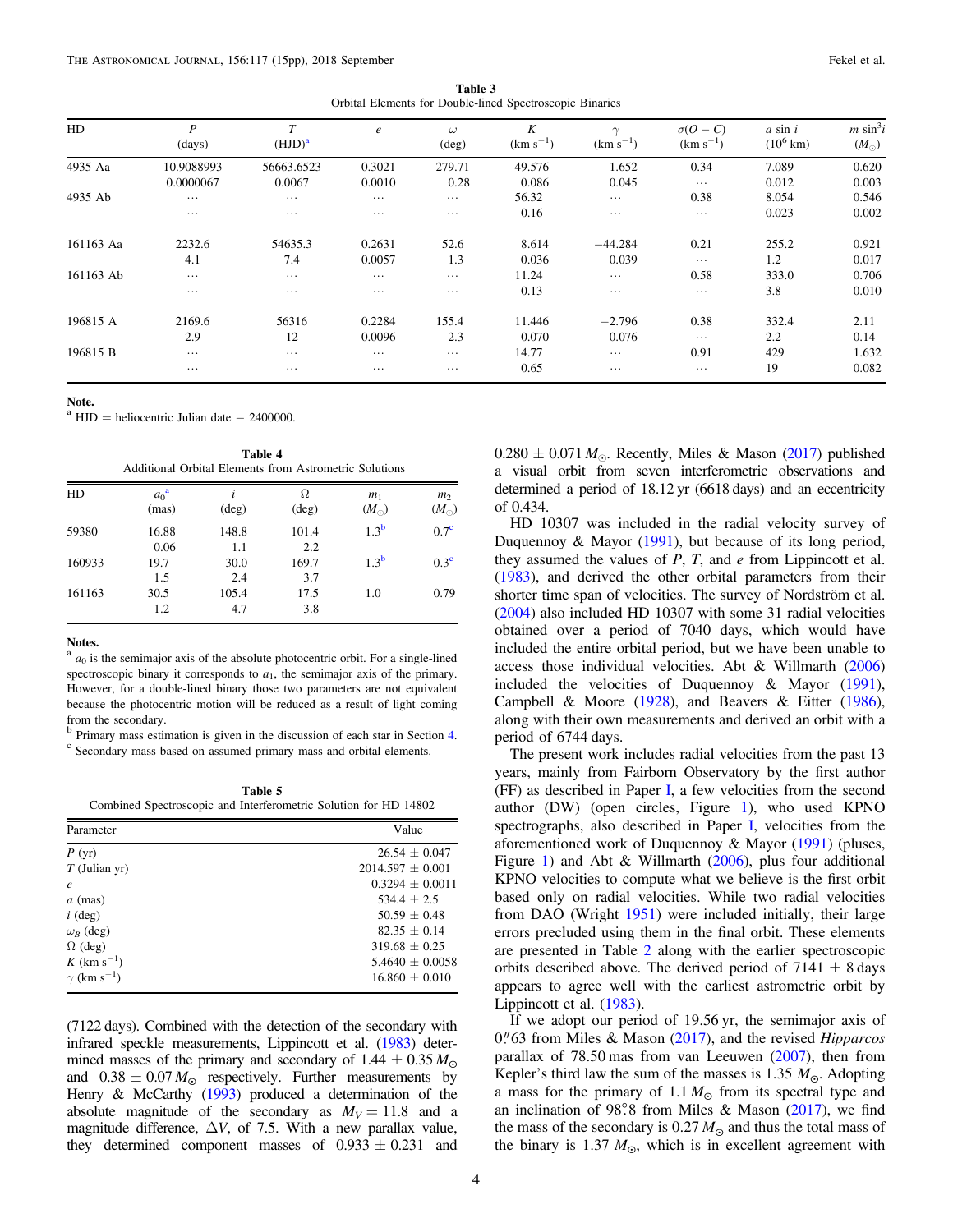Table 6 Radial Velocities of Program Stars

<span id="page-5-0"></span>

| HD      | HJD <sup>a</sup> | Orbital<br>Phase | RV<br>$(km s^{-1})$ | Wt   | $(0-C)$<br>$(km s^{-1})$ | Source   |
|---------|------------------|------------------|---------------------|------|--------------------------|----------|
| 4935 Aa | 47430.8436       | 0.6446           | $-27.90$            | 1.00 | $-0.13$                  | KPNO(DW) |
| 4935 Aa | 47468.7769       | 0.1219           | 54.00               | 1.00 | 0.46                     | KPNO(DW) |
| 4935 Aa | 48209.6858       | 0.0397           | 34.40               | 1.00 | 0.29                     | KPNO(DW) |
| 4935 Aa | 48861.8918       | 0.8263           | $-45.40$            | 1.00 | $-0.03$                  | KPNO(DW) |
| 4935 Aa | 54408.7416       | 0.2964           | 33.06               | 1.00 | 0.49                     | KPNO(DW) |
| 4935 Aa | 54456.6701       | 0.6899           | $-34.26$            | 1.00 | 0.02                     | KPNO(DW) |
| 4935 Aa | 54457.6666       | 0.7812           | $-43.77$            | 1.00 | 0.27                     | KPNO(DW) |
| 4935 Aa | 54458.6172       | 0.8684           | $-42.35$            | 1.00 | 0.05                     | KPNO(DW) |
| 4935 Aa | 54462.6306       | 0.2363           | 42.60               | 1.00 | $-0.46$                  | KPNO(DW) |
| 4935 Aa | 56664.6438       | 0.0910           | 50.58               | 1.00 | 0.22                     | KPNO(DW) |
| 4935 Aa | 57766.7181       | 0.1162           | 53.20               | 1.00 | $-0.06$                  | Fair(FF) |
| 4935 Aa | 57772.6311       | 0.6583           | $-29.83$            | 1.00 | $-0.03$                  | Fair(FF) |
| 4935 Aa | 57776.6160       | 0.0236           | 26.43               | 1.00 | 0.39                     | Fair(FF) |
| 4935 Aa | 57779.6341       | 0.3002           | 32.24               | 1.00 | 0.37                     | Fair(FF) |
| 4935 Aa | 57783.6724       | 0.6704           | $-32.20$            | 1.00 | $-0.64$                  | Fair(FF) |

#### Notes.

<sup>a</sup> HJD = heliocentric Julian date − 2400000.<br><sup>b</sup> KPNO = Kitt Peak National Observatory, Fair = Fairborn Observatory, And = Andersen et al. ([1985](#page-14-0)), AW = H. Abt and D. Willmarth, DMH = Duquennoy et al. ([1991](#page-14-0)), DW = D. Willmarth, FF = F. Fekel, JM = Jasniewicz & Mayor ([1988](#page-14-0)), Lick = Campbell & Moore ([1928](#page-14-0)), Nid = Nidever et al. ([2002](#page-14-0)), Zech = Zechmeister et al.  $(2013)$  $(2013)$  $(2013)$ .

(This table is available in its entirety in machine-readable form.)

the result from Kepler's third law. The secondary is thus an M dwarf.

#### 4.3. HD  $14802 = \kappa$  For = HR  $695 =$  HIP 11072

This relatively bright, southern, solar-type star was classified as G0 V by both Keenan & McNeil ([1989](#page-14-0)) and Gray et al. ([2006](#page-14-0)). In a survey of X-ray-bright solar-type stars, Guedel et al.  $(1995)$  $(1995)$  $(1995)$  detected microwave radiation from a source  $0$ .  $23$ south of HD 14802. They also noted that three unpublished CORAVEL velocities indicated that the star's velocity varies. Support for its binary status came from Hipparcos survey results (Perryman & ESA [1997](#page-14-0)) because HD 14802 received a "G" multiplicity flag, which indicates that higher-order terms were needed to obtain an adequate astrometric solution. Later, Gontcharov et al. ([2000](#page-14-0)) determined a period of about 25 yr from the nonlinear motion of the photocenter in the Hipparcos astrometric data and measurements from other proper-motion catalogs. Precise radial velocities were measured by Nidever et al. ([2002](#page-14-0)) (open box, Figure [1](#page-7-0)) and Endl et al. ([2002](#page-14-0)) (open triangles, Figure [1](#page-7-0)), with a preliminary orbital period of 7700 days or 21.1 yr determined by the latter group. Abt & Willmarth ([2006](#page-14-0)) also measured radial velocities; combined with the earlier data, they determined a period of 21.46 yr although a complete orbit had not yet been covered. More recently, Zechmeister et al. ([2013](#page-15-0)) (open triangles, Figure [1](#page-7-0)) published a continuation of the work described in Endl et al. ([2002](#page-14-0)) that confirmed that the period given in the latter paper was too short since the radial velocity continued a monotonic decline. They estimated a poorly constrained orbital period of 29.3 yr. In the same year, Tokovinin ([2013](#page-14-0)) incorporated previous astrometric and spectroscopic data along with his own radial velocity and speckle measurements and computed a combined orbital solution that resulted in a period of 25.8 yr. After attempting to subtract the primary from his spectra, Tokovinin ([2013](#page-14-0)) obtained correlations of the residual spectra

that suggested that the secondary is a low-mass double-lined binary with a period of about 3.7 days. His paper also gives a comprehensive historical discussion of HD 14802.

The present work uses all of the radial velocities listed above except for the eight velocities from Tokovinin ([2013](#page-14-0)) that overlap with our own data. Additional velocities, mainly from Fairborn Observatory, were used to compute an orbit with complete orbital coverage and a period of  $9669 \pm 111$  days or  $26.5 \pm 0.3$  yr. Our orbital elements are similar to those of Tokovinin ([2013](#page-14-0)) although our errors are smaller.

Tokovinin ([2013](#page-14-0)) used seven speckle observations in his joint orbital solution, but an increased number of observations, which now trace the orbital motion through periastron, are available in INT4 (see Hartkopf et al. [2001](#page-14-0)). Thus, we computed a new simultaneous solution with the radial velocities used in our new spectroscopic orbit and the resolved speckle observations listed in the interferometry catalog. The latter observations are listed in Table [8](#page-10-0). The resulting orbital solution is given in Table [5,](#page-4-0) and the visual orbit shown in Figure [2.](#page-10-0)

As noted earlier, HD 14802 is a solar-type star with a spectral type of G0 V. Our result for the value of the mass function,  $0.137 \pm 0.004 M_{\odot}$  (Table [2](#page-3-0)), is very large. Thus, if the secondary were a single star, we would expect to see evidence of its lines in our spectra (e.g., Stockton & Fekel [1992](#page-14-0)), especially near maximum velocity separation. Thus, we agree with the conclusion of Tokovinin ([2013](#page-14-0)) that the secondary is actually a pair of low-mass stars.

#### 4.4. HD  $59380 = HR$  2866 = HIP 36399

Both Houk & Swift ([1999](#page-14-0)) and Gray et al. ([2006](#page-14-0)) have classified HD 59380 as an F6 V star. Its radial velocity appears to have been first measured at Mount Wilson Observatory on three separate dates with velocity values ranging from 5.7 to 12.0 km s<sup> $-1$ </sup> as tabulated by Abt ([1970](#page-14-0)), although the last value was obtained with much lower resolution. These measurements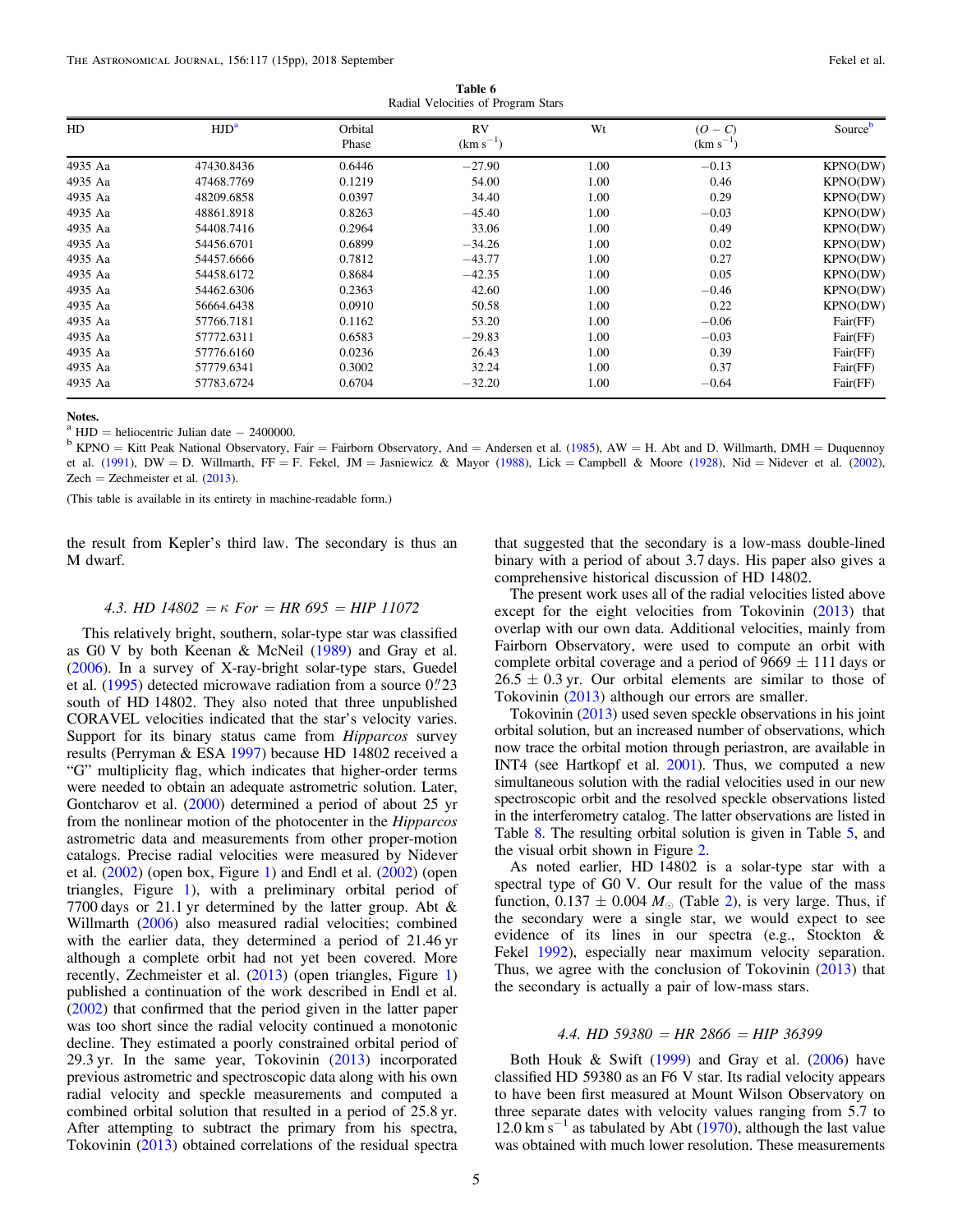Table 7 Observed and Calculated Radial Velocities of HD 142640 A,Aa

<span id="page-6-0"></span>

| HJD <sup>a</sup> | Observed RV<br>$(km s^{-1})$ | $(O - C)^b$<br>$(km s^{-1})$ | Orbital Phase<br>$P_{\text{long}}$ | $RV P_{long}^c$<br>$(km s^{-1})$ | Orbital Phase<br>$P_{\text{short}}$ | $RV P_{short}^d$<br>$(km s^{-1})$ | Source <sup>e</sup> |
|------------------|------------------------------|------------------------------|------------------------------------|----------------------------------|-------------------------------------|-----------------------------------|---------------------|
| 51960.0261       | $-6.38$                      | 0.14                         | 0.1848                             | $-0.69$                          | 0.8507                              | $-5.55$                           | KPNO(AW)            |
| 51981.9730       | 10.31                        | 0.12                         | 0.1874                             | $-0.72$                          | 0.0043                              | 11.15                             | KPNO(AW)            |
| 51983.9654       | 7.69                         | 0.04                         | 0.1876                             | $-0.80$                          | 0.1091                              | 8.53                              | KPNO(AW)            |
| 52073.7717       | $-6.85$                      | $-0.17$                      | 0.1982                             | $-1.04$                          | 0.8299                              | $-5.98$                           | KPNO(AW)            |
| 52074.7734       | $-6.00$                      | 0.05                         | 0.1983                             | $-0.82$                          | 0.8825                              | $-5.13$                           | KPNO(AW)            |
| 52075.7654       | $-3.32$                      | $-0.13$                      | 0.1984                             | $-1.00$                          | 0.9347                              | $-2.45$                           | KPNO(AW)            |
| 52076.7755       | 6.62                         | 0.08                         | 0.1985                             | $-0.79$                          | 0.9878                              | 7.49                              | KPNO(AW)            |
| 52118.6801       | 3.41                         | $-0.03$                      | 0.2035                             | $-0.92$                          | 0.1905                              | 4.30                              | KPNO(AW)            |
| 52350.0232       | $-1.25$                      | $-0.06$                      | 0.2307                             | $-1.07$                          | 0.3514                              | $-0.24$                           | KPNO(AW)            |
| 52371.9599       | $-3.85$                      | $-0.03$                      | 0.2333                             | $-1.06$                          | 0.5045                              | $-2.82$                           | KPNO(AW)            |
| 52372.9529       | $-4.70$                      | $-0.17$                      | 0.2334                             | $-1.19$                          | 0.5567                              | $-3.67$                           | KPNO(AW)            |
| 52373.9722       | $-5.37$                      | $-0.17$                      | 0.2335                             | $-1.20$                          | 0.6103                              | $-4.34$                           | KPNO(AW)            |
| 52402.8732       | 6.36                         | 0.17                         | 0.2369                             | $-0.88$                          | 0.1295                              | 7.41                              | KPNO(AW)            |
| 52404.8898       | 1.85                         | 0.16                         | 0.2371                             | $-0.89$                          | 0.2355                              | 2.90                              | KPNO(AW)            |
| 55551.0524       | $-8.85$                      | $-0.17$                      | 0.6073                             | $-4.59$                          | 0.6177                              | $-4.43$                           | Fair(FF)            |
| 55574.9804       | $-9.71$                      | 0.07                         | 0.6101                             | $-4.37$                          | 0.8755                              | $-5.27$                           | Fair(FF)            |
| 55588.0399       | $-8.04$                      | $-0.02$                      | 0.6116                             | $-4.47$                          | 0.5620                              | $-3.59$                           | Fair(FF)            |
| 55604.9094       | $-6.32$                      | 0.09                         | 0.6136                             | $-4.38$                          | 0.4487                              | $-1.86$                           | Fair(FF)            |
| 55618.9055       | 0.30                         | 0.20                         | 0.6152                             | $-4.28$                          | 0.1845                              | 4.77                              | Fair(FF)            |
| 55631.0161       | $-10.32$                     | $-0.01$                      | 0.6167                             | $-4.50$                          | 0.8211                              | $-5.84$                           | Fair(FF)            |

**Notes.**<br><sup>a</sup> HJD = heliocentric Julian date  $-2400000$ .

<sup>b</sup> Observed velocity minus computed combined velocity of the two orbits.

<sup>c</sup> Long-period radial velocity is the observed velocity minus the computed velocity of the short-period orbit.

<sup>d</sup> Short-period radial velocity is the observed velocity minus the computed center-of-mass velocity of the long-period orbit.<br>
<sup>e</sup> KPNO = Kitt Peak National Observatory, Fair = Fairborn Observatory, AW = H. Abt and D. Wi

(This table is available in its entirety in machine-readable form.)

gave little reason to suspect that the star is a binary. A speckle observation by McAlister et al. ([1993](#page-14-0)) did not reveal a companion nor have any subsequent speckle observations. However, the star did receive an "X" multiplicity flag from the Hipparcos survey, which indicates that their astrometric measures had excess scatter of unknown origin. Goldin & Makarov ([2006](#page-14-0)) undertook fitting unconstrained Kepler orbits to such stars with Hipparcos stochastic solutions and derived 65 orbits, including one for HD 59380. The orbits for those stars were further refined in Goldin & Makarov  $(2007)$  $(2007)$  $(2007)$ , where the period for HD 59380 was determined to be  $1001 \pm 26$  days.

Our own investigation of HD 59380 began with spectroscopy in 1987 as reported in Abt & Willmarth ([1992](#page-14-0)) although those velocities have not been published until now. Abt & Willmarth ([2006](#page-14-0)) undertook another series of observations, but they also were not reported therein because the star was determined to be outside the survey boundaries. All of these radial velocities along with those from Fairborn Observatory are included in the present orbit determination. The latter include critical phases at the nodal points. We have not used the two earlier velocities from Mount Wilson that were obtained with higher resolution than the third observation because, even though they improve the errors in the period and time of periastron slightly, the errors of the other elements are increased. The independently determined astrometric period of 1001 days (Goldin & Makarov [2007](#page-14-0)) is in good accord with our much more precise value of 998.4  $\pm$  0.6 days.

As indicated by the results of Goldin & Makarov  $(2007)$  $(2007)$  $(2007)$ , the astrometric signature of the spectroscopic orbit in the Hipparcos data for HD 59380 (HIP 36399) is crystal clear, and our new analysis produces  $a_0 = 16.88 \pm 0.06$  mas,  $i = 148^\circ.8 \pm 1^\circ.1$ , and  $\Omega = 101^{\circ}A \pm 2^{\circ}2$ . With respect to the original stochastic solution, the parallax and proper motion are substantially revised, yielding a parallax of  $38.63 \pm 0.83$  mas and propermotion components of  $\mu_{\alpha}$  cos  $\delta = 59.57 \pm 0.86$  mas yr<sup>-1</sup> and  $\mu_{\delta} = 130.52 \pm 0.51$  mas yr<sup>-1</sup>, which are in excellent agreement with the proper motions from Tycho-2 (Høg et al. [2000](#page-14-0)).

From the F6 V spectral type we adopt a mass of 1.3  $M_{\odot}$  for the primary of HD 59380. This value used with the mass function from Table [2](#page-3-0) and inclination from the astrometric orbit (Table [4](#page-4-0)) results in a mass of 0.69  $M_{\odot}$  for the secondary, making it a K dwarf.

#### 4.5. HD  $64427 = HIP 38840$

HD 64427 has garnered very little attention because there are only four references listed in SIMBAD's bibliographic survey since 1850, and there is no modern classification of its spectral type or measurement of its radial velocity. Its V and  $B - V$ values are 8.38 and 1.603 mag, respectively (Perryman & ESA [1997](#page-14-0)). The revised Hipparcos parallax of van Leeuwen ([2007](#page-15-0)) is  $1.63 \pm 1.00$  mas. Our spectra show that it is a K giant. Given its small parallax, its  $B - V$  color is likely significantly reddened.

Our observations of this binary are serendipitous because the star was mistakenly placed on our Fairborn observing list at the end of 2013, and shortly afterward it showed velocity variability. As a result, we continued to observe the star and we present its elements here. We find an orbital period of  $604.4 \pm 0.9$  days and an eccentricity of 0.05, which is unusually small for such a long orbital period. The low eccentricity and long period of HD 64427 are orbital characteristics similar to those of barium stars (e.g., Boffin et al. [1993](#page-14-0)), which are stars that are believed to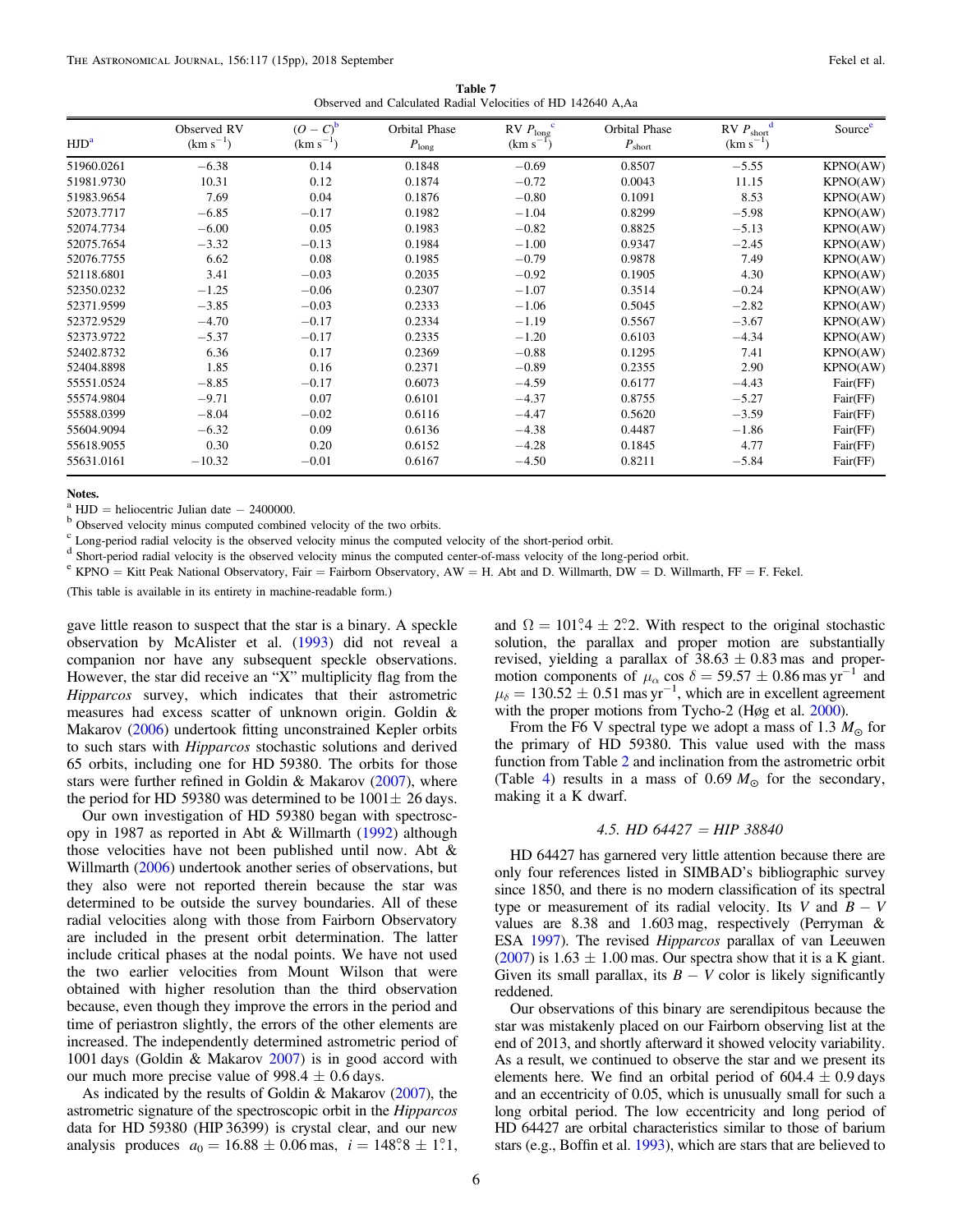<span id="page-7-0"></span>

Figure 1. Radial velocities—filled diamonds from Fairborn Observatory (FF), open diamonds from KPNO (AW)—compared with the computed velocity curve (solid line) for each of the 13 systems. When velocities from other sources are used, the symbols for those velocities are identified in the text of Section [4](#page-2-0) for the appropriate star. The horizontal dashed line in each plot is the center-of-mass velocity. For double-lined systems,  $P =$  primary and  $S =$  secondary.

have acquired peculiar abundances because of mass transfer from what is now a white dwarf companion. The somewhat larger than usual residuals as indicated by the rms of a single velocity,  $\sigma$  (Table [2](#page-3-0)), may be the result of pulsation (e.g., Henry et al. [2000](#page-14-0)).

#### 4.6. HD  $134323 = HR 5639 = HIP 74121$

HD 134323 is listed with a G6 V classification in the Bright Star Catalogue (Hoffleit & Jaschek [1982](#page-14-0)). However, Heintz ([1986](#page-14-0)) states "The classification G6 V is erroneous." Heintz ([1986](#page-14-0)) also derived a parallax of 13 mas compared to the revised *Hipparcos* value of  $7.33 \pm 0.50$  mas (Table [1](#page-2-0)). The absolute V magnitude (Table [1](#page-2-0)) from that parallax indicates that

HD 134323 is a giant, and from our spectra we find that it is a late-G or early-K giant.

By 1939 some 12 radial velocities of HD 134323 had been published, although the three papers describing those data only listed the average velocity from each of their respective observations. Beavers & Eitter ([1986](#page-14-0)) published a series of 18 radial velocity observations over 769 days, which, when plotted, show an upward trend of about  $2 \text{ km s}^{-1}$ , but the rms about the curve is also  $2 \text{ km s}^{-1}$ , and therefore those velocities do not lead to any degree of certainty about the reality of the variations.

Duquennoy & Mayor ([1991](#page-14-0)) also noted the discrepancy in spectral type, stating that "the photoelectric colours do not support the classification as a dwarf." While they did not include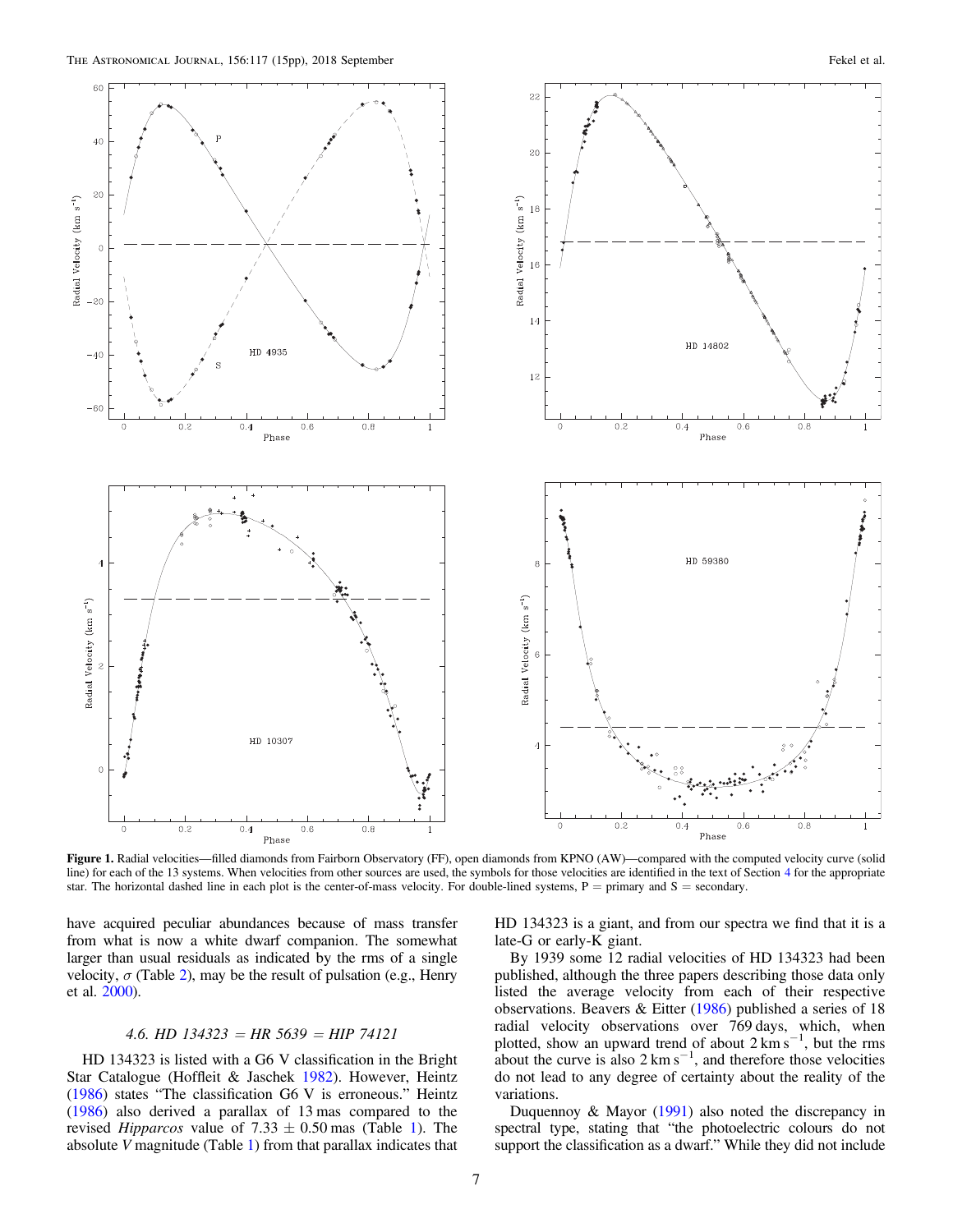

Figure 1. (Continued.)

it in the statistical analysis of their survey, they did calculate an orbit with a period of 2059 days. HD 134323 was observed in the survey of Abt & Willmarth ([2006](#page-14-0)) as well but was also excluded from that paper because it was outside the bounds of the survey parameters. The present work initially included the radial velocities (Duquennoy et al. [1991](#page-14-0)) used in the orbit by Duquennoy & Mayor ([1991](#page-14-0)), radial velocities obtained during the survey by Abt & Willmarth ([2006](#page-14-0)), and radial velocities from Fairborn Observatory to derive an orbit with a period equal to that of Duquennoy & Mayor ([1991](#page-14-0)) within the errors. It was apparent, though, that the  $(O - C)$  residuals for the data from Duquennoy et al. ([1991](#page-14-0)) were mostly negative despite our adding a correction of  $+0.3 \text{ km s}^{-1}$ . This value had been

determined during the survey of Abt & Willmarth ([2006](#page-14-0)) by comparing radial velocities of constant-velocity stars common to both surveys. An orbit determined with the weights of the data of Duquennoy et al. ([1991](#page-14-0)) set to 0.0 indicated an average  $(O - C) = -0.74 \text{ km s}^{-1}$  with respect to our data. Duquennoy et al. ([1991](#page-14-0)) infer that corrections have been made to their velocities: "The corrections applied are generally less than  $0.4 \text{ km s}^{-1}$ , but can reach 1.4 km s<sup>-1</sup> for a star with  $(B - V) =$ 1.0." Because of this uncertainty and finding the errors of the orbital elements to be smaller (except for the period) without the data of Duquennoy et al. ([1991](#page-14-0)), our final orbit uses only our data. We also note that we did not include the aforementioned data of Beavers & Eitter ([1986](#page-14-0)) since their lower precision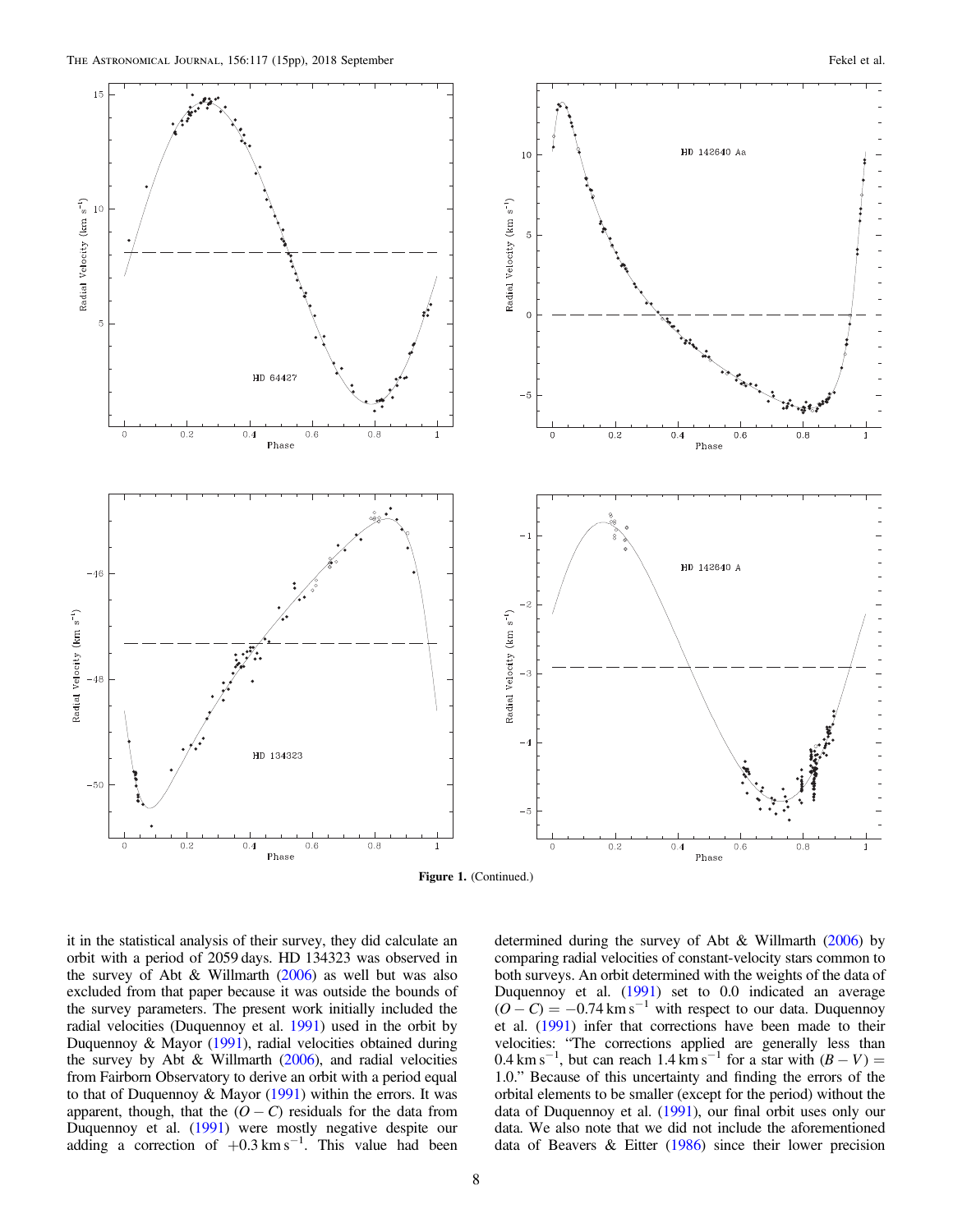

increased the errors by a large factor. Our orbital period of  $2088 \pm 10$  days is in good agreement with the value of 2059 days found by Duquennoy & Mayor ([1991](#page-14-0)).

### 4.7. HD  $142640 = HR 5927 = HIP 78059$

Houk & Smith-Moore ([1988](#page-14-0)) classified HD 142640 as an F6 V star, which is consistent with its  $b - y$  color (Gronbech & Olsen [1976](#page-14-0)). HD 142640 has been little observed spectroscopically, with the only early work indicating an average radial velocity of  $-7 \text{ km s}^{-1}$  and that its velocity is variable (Wilson & Joy [1950](#page-15-0)). The four individual velocities were later listed by Abt ([1970](#page-14-0)). Holmberg et al. ([2007](#page-14-0)) determined a mean radial velocity of  $8.0 \text{ km s}^{-1}$  from two observations over 646 days, and indicated a 0.0 probability of a constant radial

velocity. HD 142640 was included in the velocity survey of Abt & Willmarth ([2006](#page-14-0)) but was not discussed in that work after it was determined to be outside the sample criteria. It soon became obvious, though, that it is a short-period single-lined binary and a period of 19.024 days was derived but not published. It was subsequently added to the observing list at Fairborn Observatory as another of the "leftover" stars from the survey of Abt & Willmarth ([2006](#page-14-0)).

As more observations from Fairborn Observatory became available, it soon became apparent that the new velocities did not fit well the orbit of the earlier data from the survey of Abt & Willmarth ([2006](#page-14-0)). While the newer velocities produced an orbit with almost identical parameters to the one obtained from the data of Abt & Willmarth ([2006](#page-14-0)), the systemic velocity of the preliminary Fairborn orbit was shifted by approximately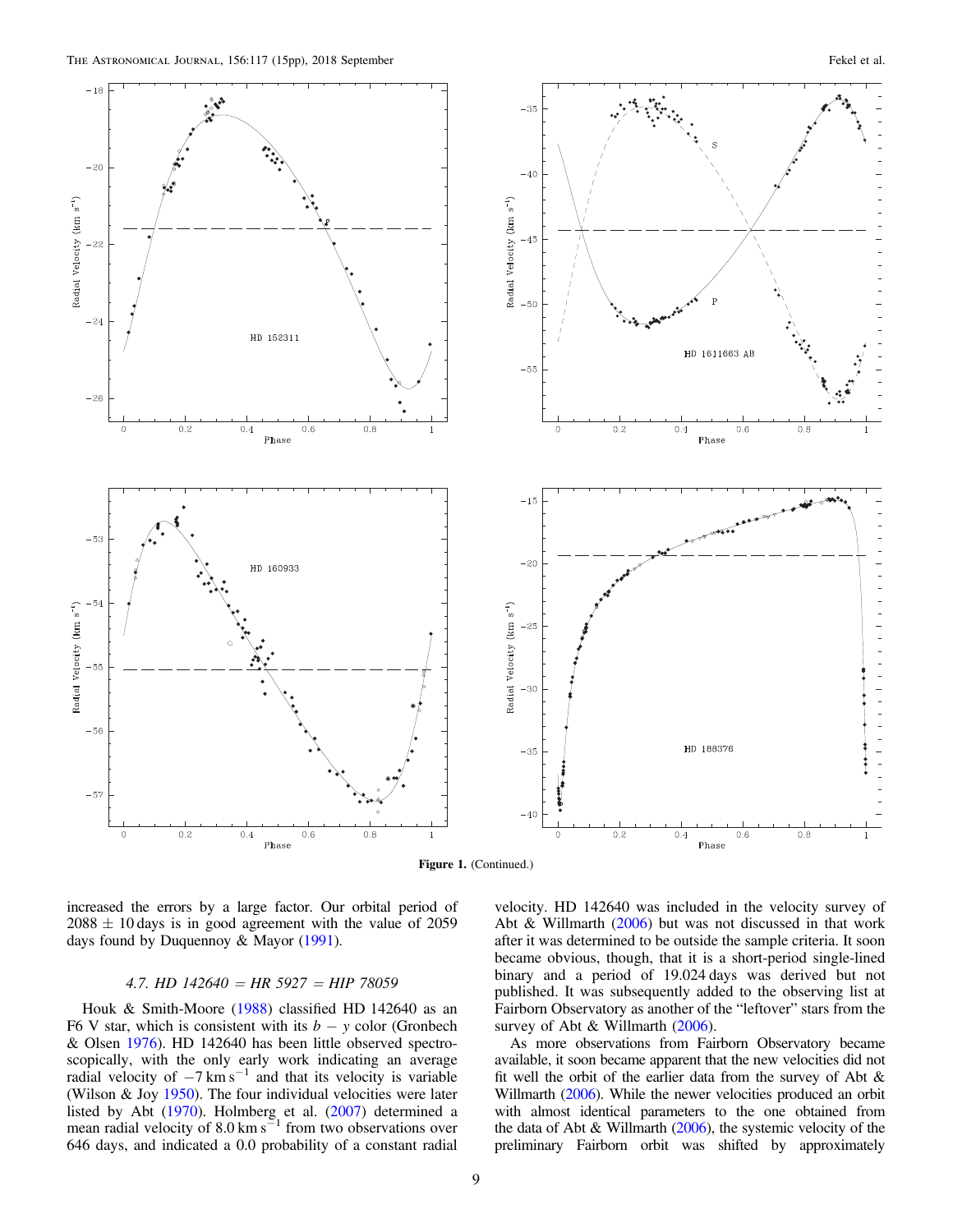<span id="page-10-0"></span>

 $-3.6 \text{ km s}^{-1}$ . With the long time baseline between the data of Abt & Willmarth ([2006](#page-14-0)) and the numerous radial velocities from Fairborn Observatory, we were able to determine orbits from data grouped in time intervals and found a smooth progression of the systemic velocity with time. While our time interval is not long enough to cover a complete cycle of the long-term velocity variation, those systemic changes in velocity appear to indicate a period of around 8500 days. With the aid of the general least-squares program of Daniels ([1966](#page-14-0)) that solves for two orbits simultaneously, a range of periods from 6500 to 10,000 days was tried for the long-period orbit. For periods between 7500 and 10,000 days, the standard deviations of the orbits were at a minimum and changed little, leading us to adopt as a preliminary solution a long-period orbit having a period of 8500 days. While



Figure 2. The relative visual orbit of HD 14802 (solid line) computed from the combined spectroscopic and speckle interferometric observations. Short lines connect the interferometric observations to their predicted positions. The orbital period is 26.54 yr and the motion is counterclockwise. North is down and east is to the right in the plot. The typical uncertainty of the position angle  $\theta$  is 1°.15 and that of the separation  $\rho$  is 0.70104.

Table 8 Speckle Observations of HD 14802

| Date      | $\theta$       | $\rho$   |
|-----------|----------------|----------|
|           | $(\text{deg})$ | (arcsec) |
| 2005.6348 | 267.1          | 0.469    |
| 2007.8130 | 285.9          | 0.5424   |
| 2008.5407 | 294.7          | 0.5009   |
| 2008.5406 | 294.9          | 0.5034   |
| 2008.6061 | 295.5          | 0.5021   |
| 2008.6061 | 295.2          | 0.5003   |
| 2008.6061 | 295.2          | 0.5013   |
| 2008.6996 | 296.2          | 0.498    |
| 2008.7674 | 296.8          | 0.5021   |
| 2008.7674 | 296.7          | 0.5011   |
| 2009.6709 | 305.3          | 0.4969   |
| 2009.6709 | 304.8          | 0.4997   |
| 2009.7534 | 300.2          | 0.525    |
| 2009.7558 | 306.1          | 0.4966   |
| 2010.7174 | 315.6          | 0.4737   |
| 2010.7174 | 315.3          | 0.4725   |
| 2010.9655 | 317.8          | 0.4643   |
| 2010.9655 | 318            | 0.4653   |
| 2012.0989 | 332.3          | 0.4035   |
| 2012.0989 | 332.2          | 0.3977   |
| 2012.6706 | 340.5          | 0.342    |
| 2012.6706 | 339.3          | 0.345    |
| 2012.6706 | 339.9          | 0.344    |
| 2012.8300 | 343            | 0.345    |
| 2012.8300 | 343            | 0.3452   |
| 2012.8300 | 343.1          | 0.345    |
| 2012.9233 | 345.7          | 0.3418   |
| 2013.7477 | 6.6            | 0.2738   |
| 2014.0428 | 17.2           | 0.2513   |
| 2014.7634 | 46.5           | 0.2267   |
| 2015.7383 | 86.7           | 0.2657   |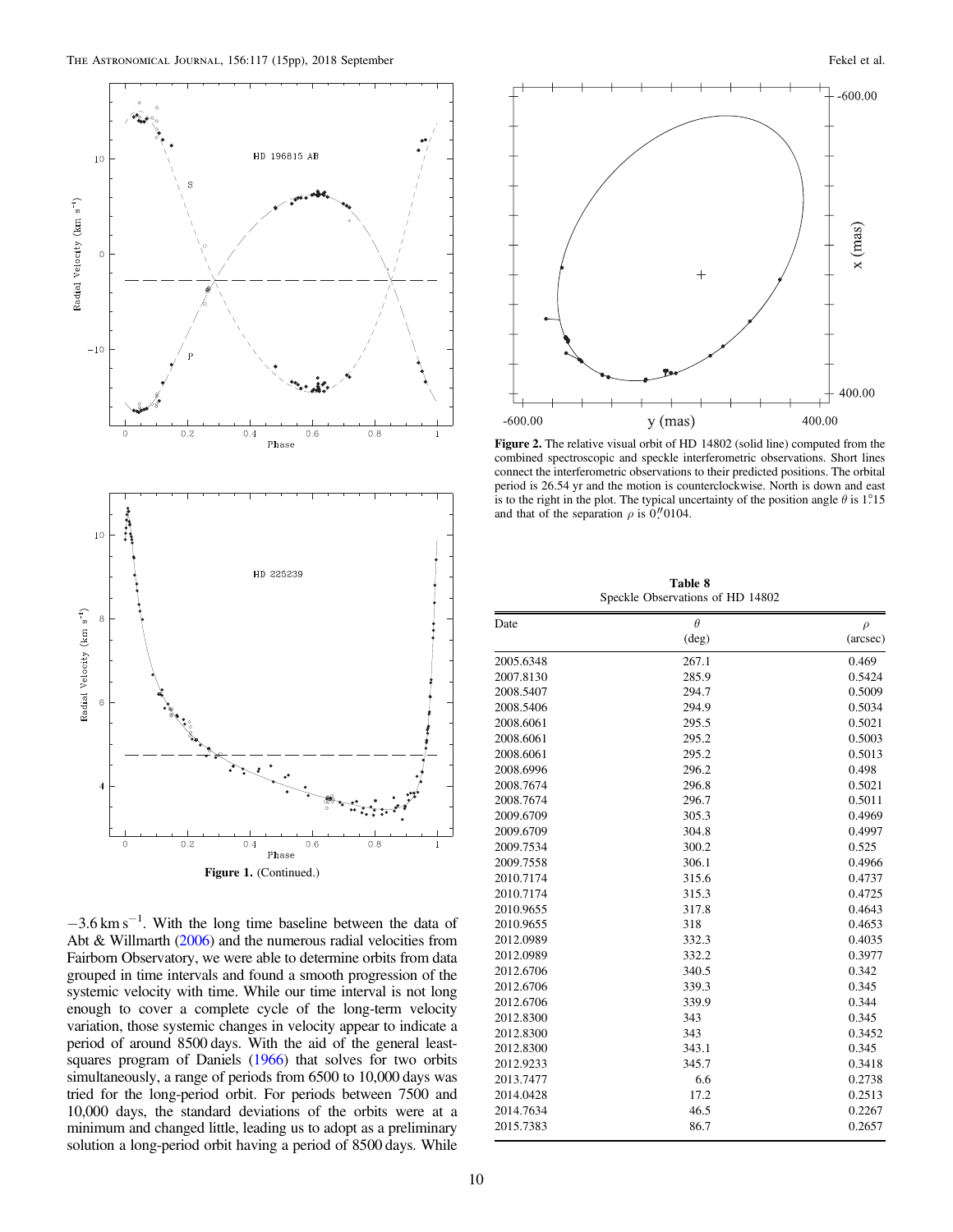the velocities in the long-period orbit have reached their minimum, it will require a number of years before the longperiod orbit is well determined.

In Figure [1,](#page-7-0) each plotted velocity for the short-period orbit is the observed velocity minus its computed center-of-mass velocity in the long-period orbit. For the long-period orbit each plotted velocity is the observed velocity minus its calculated velocity in the short-period orbit.

#### 4.8. HD  $152311 = HR 6269 = HIP 82621$

Houk & Smith-Moore ([1988](#page-14-0)) classified HD 152311 as G5 IV, while Gray et al. ([2006](#page-14-0)) gave it a slightly earlier spectral type of G2 IV–V. As with HD 142640, the earliest radial velocity measurements appear to have been published by Wilson & Joy ([1950](#page-15-0)), who listed an average velocity of  $-17.2 \pm 1.3$  (p.e.) km s<sup>-1</sup> from three spectra. Once again, Abt ([1973](#page-14-0)) listed the individual velocities. Beavers & Eitter ([1986](#page-14-0)) measured a series of 18 radial velocities that span 783 days, but no obvious trend in velocity is evident due to the relatively low velocity precision ( $\sigma = 1.6$  km s<sup>-1</sup>).

The first significant evidence that HD 152311 might be a long-period binary came from *Hipparcos* astrometric measurements. As a result of their analyses, Perryman & ESA ([1997](#page-14-0)) gave the star a "G" multiplicity designation because extra acceleration terms were required to fit its astrometric motion. Subsequently, Nidever et al. ([2002](#page-14-0)) found  $\sigma = 0.354$  km s<sup>-1</sup> from their three velocities that span 166 days, while their expected velocity error was 0.020–0.030 km s<sup>-1</sup>. Our observa-tions started about three years later (Abt & Willmarth [2006](#page-14-0)), and a monotonic trend of  $+2.4 \text{ km s}^{-1}$  was evident in 423 days. Those velocities were also  $0.7 \text{ km s}^{-1}$  more positive than the one published velocity of Nidever et al. ([2002](#page-14-0)) (open box, Figure [1](#page-7-0)). Continued observations at Fairborn Observatory plus the earlier data from the survey of Abt & Willmarth ([2006](#page-14-0)) have enabled us to obtain radial velocities over a complete orbit and resulted in a period of 2713  $\pm$  9 days. Our attempts to use the older data from Mount Wilson and Fick Observatories only degraded the orbital solution since the errors of measurement are comparable to the amplitude of the radial velocity curve.

Besides the *Hipparcos* detection of photocentric shifts, there have been two detections of the secondary by speckle interferometry. Tokovinin et al. ([2010](#page-14-0)) measured a companion at  $\rho = 0$ . 3593  $\pm$  0. 0029 on 2008.5370 with  $\Delta m = 5.4$  mag at 5510 Å. Tokovinin ([2012](#page-14-0)) subsequently measured the secondary at  $\rho = 0''1851 \pm 0''0029$  on 2012.354 with  $\Delta m = 2.9$  mag at 7880 Å. It was noted that the secondary  $\Delta m$  was >5.11 mag at 5430 A. From just the angular change over the time interval of these two measurements, the period could be approximately 24.4 or 4.6 yr, depending on the orbital geometry. Our derived period of 7.43 yr is 1.6 times longer than the short-period estimate.

#### 4.9. HD  $160933 = HR 6598 = HIP 86184$

The spectral classifications of Cowley ([1976](#page-14-0)), Abt ([1986](#page-14-0)), and Gray et al. ([2001](#page-14-0)) for HD 160933 are similar, being F9 V, F9 V, and F9 IV–V, respectively, and Abt ([1986](#page-14-0)) also noted that its spectrum is weak-lined. In a survey of the radial velocities of 681 stars carried out at the David Dunlap Observatory (DDO), Young ([1945](#page-15-0)) reported an average velocity of  $-53.3 \text{ km s}^{-1}$  from four spectra. As with several other stars in this work, the system's velocity was also reported

by Wilson & Joy ([1950](#page-15-0)), who listed an average of  $-54.1 \pm$  $0.7$  (p.e.) km s<sup>-1</sup>. Once again, the three individual velocities are listed in Abt ([1973](#page-14-0)). Similar to the discussion for the previous binary, the precision of the DDO and Mount Wilson sets of measurements is comparable to the amplitude of the radial velocity curve, and the small orbital variation was not discernable, and so those velocities have not been used in our orbital solution. The series of 21 velocities determined by Beavers & Eitter ([1986](#page-14-0)) should also be mentioned, but again, the precision of measurement is similar to those above, rendering them of little use for improving the orbit.

The binary nature of HD 160933 was suspected when it received a "G" multiplicity flag from the Hipparcos survey (Perryman & ESA [1997](#page-14-0)), but was confirmed over the span of 485 days during the survey of Abt & Willmarth ([2006](#page-14-0)) when a change of  $+4 \text{ km s}^{-1}$  was observed. That period of observation fortuitously covered almost all of the rise in velocity from its minimum value. Subsequent data from Fairborn Observatory and a few additional velocities from KPNO enabled us to determine a period of  $2222 \pm 4$  days.

Table 8 of Tokovinin ([2014](#page-14-0)) states that HD 160933 has an orbital period of 2235 days. The source of that information is a private communication with D. Latham, but no orbit has yet been published. That period is in excellent agreement with ours.

The Hipparcos astrometric data for HD 160933 (HIP 86184) were originally processed with an acceleration model, and the resulting proper motion was rather discrepant with the Tycho-2 one (Høg et al. [2000](#page-14-0)). Constraining the astrometric orbital fit with the spectroscopic solution significantly improves the agreement in proper motion, with our new values being  $\mu_{\alpha}$  cos  $\delta = -43 \pm$  $2 \text{ mas yr}^{-1}$  and  $\mu_{\delta} = -208 \pm 1 \text{ mas yr}^{-1}$ . The resulting astrometric semimajor axis, orbital inclination, and longitude of the node are  $a_0 = 19.7 \pm 1.5$  mas,  $i = 30^{\circ}$   $0 \pm 2^{\circ}$  and  $\Omega = 170^{\circ} \pm 1.5$ 3°.7, respectively.

The primary of HD 160933 is an F9 IV–V metal-poor star. If we adopt a mass of 1.3  $M_{\odot}$  for it and combine it with the mass function and astrometric inclination, the resulting mass of the secondary star is 0.33  $M_{\odot}$ , corresponding to an M dwarf.

#### 4.10. HD  $161163 = HIP 86642$

HD 161163 was identified in the Hipparcos and Tycho Catalogues (Perryman & ESA [1997](#page-14-0)) as a system that required a solution with additional nonlinear motion terms. As a result, it was given a "G" designation, and thus was likely an astrometric binary. Comparing the proper-motion results of the *Hipparcos* and Tycho-2 catalogs, Makarov & Kaplan ([2005](#page-14-0)) reported that HD 161163 had a significant difference in at least one of its proper-motion components, supporting its identification as an astrometric binary.

The only known radial velocity measurements of HD 161163 heretofore appear to be an average value of  $-42.8 \text{ km s}^{-1}$  from two measurements given by Nordström et al. ([2004](#page-14-0)). However, Riddle et al. ([2015](#page-14-0)) noted a 2012 private communication from D. Latham, who reported that the star is a double-lined spectroscopic binary with a 6 yr orbit. Riddle et al. ([2015](#page-14-0)) associated this orbit with the close pair that they detected and also found that a fainter companion at  $2''23 \pm 0''01$ , identified as component B, is part of the system based on its fixed position relative to the Aa,Ab binary and its location in the color–magnitude diagram. The private communication from Latham noted a spectroscopic mass ratio of 0.52.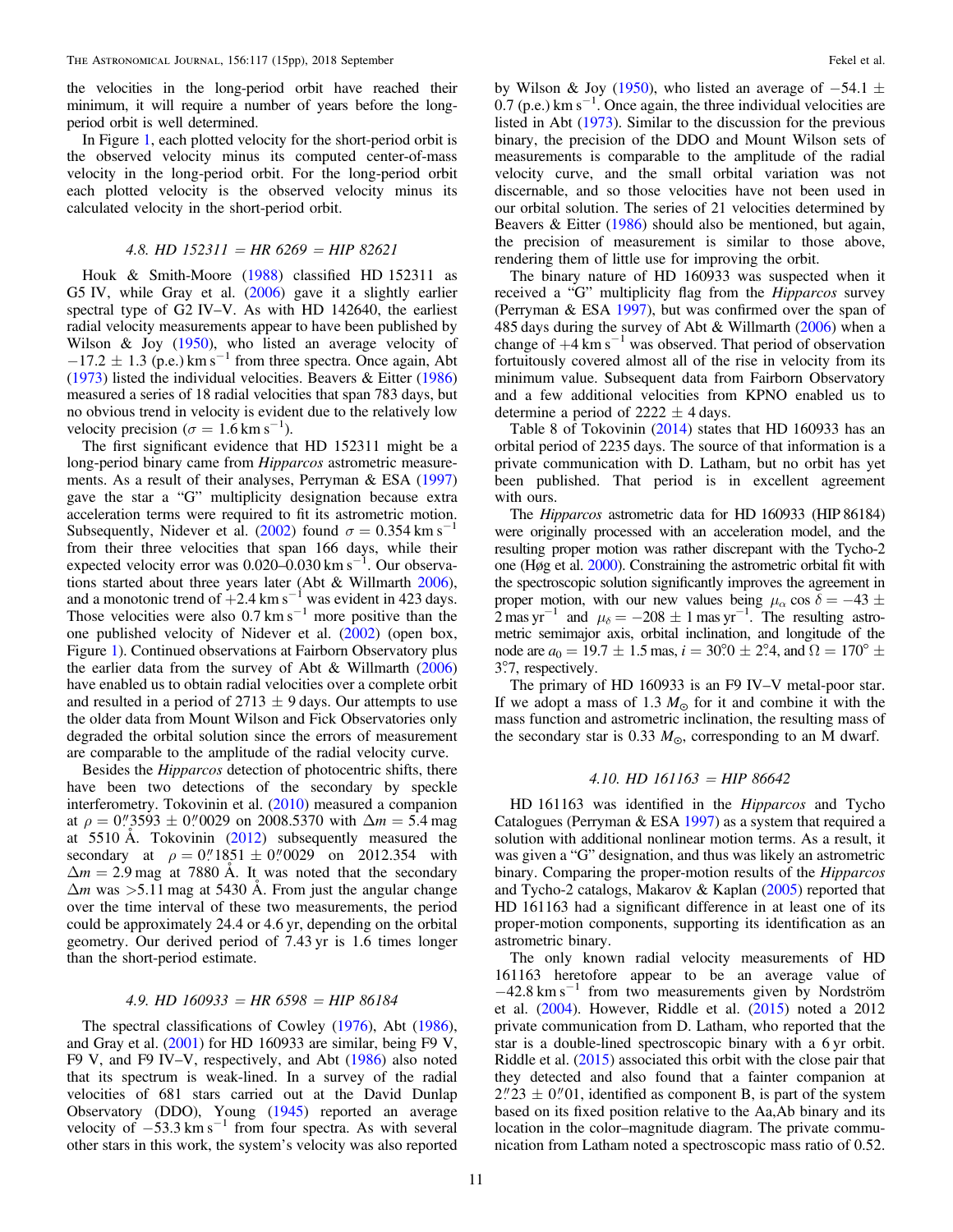Our own spectra of HD 161163, which we began acquiring in 2002 at the KPNO, showed the system to be double-lined but with very blended components. Starting in 2009, additional spectrograms were obtained at Fairborn Observatory.

Because of the small velocity separation of the two components in the 6 yr binary, our velocity measurements and orbital results for HD 161163 require some explanation. The depth of the average secondary lines is only about 27% that of the average primary lines, and the lines of the components are always at least partially blended at our resolution. In the case of the components' maximum velocity separation, the bottom of the secondary line has separated from the primary. However, at the other node the bottom of the secondary line never completely separates from the primary. Therefore, using rotational broadening profiles for the two components (Fekel & Griffin [2011;](#page-14-0) Lacy & Fekel [2011](#page-14-0)), we simultaneously fit them with starting parameters for the line widths and depths that were determined from the average results for the components at the maximum velocity separation. The line blending due to the small velocity separation makes the resulting velocities of the secondary much more uncertain than those of the primary. Nevertheless, we obtained separate solutions of the primary and secondary velocities. The orbit for the primary appears to be well determined. In the case of the secondary, an acceptable orbit was also found for it with a center-of-mass velocity that differed from that of the primary by only  $0.3 \text{ km s}^{-1}$ . Thus, we obtained a combined orbital solution with all primary velocities weighted 1.0 and all secondary velocities weighted 0.1. The weights were assigned to the two components from the inverse of the variances of the two orbital solutions.

Our orbit for the Aa,Ab pair produced a period of 2233  $\pm$  4 days (6.11  $\pm$  0.01 yr) and a mass ratio  $M_{\rm Aa}/M_{\rm Ab} =$  $1.30 \pm 0.01$ . We adopted the V and B – V values of 7.29 and 0.63 mag, respectively, for the combined Aa,Ab system (Table [1](#page-2-0)). We then estimated a  $\Delta V$  mag difference of  $2.0 \pm 0.4$  from our spectra, which results in  $V = 7.45$  for component Aa. Using a slightly bluer  $B - V$  of 0.60 mag to correct for the cooler secondary, we converted the  $B - V$  to an effective temperature from Table 3 of Flower ([1996](#page-14-0)). Then with the Stefan–Boltzmann law we obtained an absolute visual magnitude of 4.42, which is consistent with a G0 V star. If the spectroscopic binary secondary is 2 mag fainter, then it corresponds to a K1–2 V star. The mass ratio for two such stars is about 1.39, in reasonable agreement with our mass ratio.

The *Hipparcos* astrometric data for HD 161163 (HIP 86642) were originally processed with an acceleration model, and as noted by Makarov & Kaplan ([2005](#page-14-0)) the resulting Hipparcos proper motion was significantly different than that found from the Tycho-2 data (Høg et al. [2000](#page-14-0)). Constraining the orbital model with our spectroscopic solution significantly improves the agreement, with our new *Hipparcos* values for the proper-motion components being  $\mu_{\alpha}$  cos  $\bar{\delta} = -106 \pm 2$  mas yr<sup>{-1}</sup> and  $\mu_{\delta} =$  $-116 \pm 1$  mas yr<sup> $=1$ </sup>. The resulting astrometric semimajor axis, orbital inclination, and longitude of the node are  $a_0 = 30.5 \pm 10$ 1.2 mas,  $i = 105^{\circ}4 \pm 4^{\circ}7$ , and  $\Omega = 17^{\circ}5 \pm 3^{\circ}8$ , respectively.

### 4.11. HD 188376 =  $\omega$  Sgr = HR 7597 = HIP 98066

Both Keenan & McNeil ([1989](#page-14-0)) and Gray et al. ([2006](#page-14-0)) have classified HD 188376 as a G5 IV star. The luminosity class is

consistent with its absolute V magnitude, which is determined from its parallax (Table [1](#page-2-0)).

The first known radial velocity measurements of this southern star appear to be from Lunt ([1918](#page-14-0)), who determined a value  $-14.0 \text{ km s}^{-1}$  from two spectra. A number of other measurements were made in subsequent years, and the star was suspected of having a variable velocity as early as 1928 (Campbell & Moore [1928](#page-14-0)). HD 188376 was included in a series of occultation measurements (Evans et al. [1986](#page-14-0)) with a possible detection of vector separations between  $0''/0017$  and  $\langle 0 \rangle$  = 00020 in two filters. It also earned a *Hipparcos* "G" designation (Perryman & ESA [1997](#page-14-0)), requiring a model with a significantly nonlinear motion to fit the astrometric measurements and indicating that it was likely a binary. Murdoch et al. ([1993](#page-14-0)) included HD 188376 in a survey search for substellar companions and confirmed that it was without doubt a spectroscopic binary, but the time span of their survey was not sufficient to derive an orbit. Our observations started in 2001 and soon showed a decrease of  $\sim$ 10 km s<sup>-1</sup>. Some earlier velocities by Beavers & Eitter ([1986](#page-14-0)), those from Murdoch et al. ([1993](#page-14-0)) (open, vertex down triangles, Figure [1](#page-7-0)), and our own enabled a preliminary orbit to be computed. An additional four radial velocities from Feast ([1970](#page-14-0)) were initially included, but their zero-point is unknown, and they do not improve the orbit. A correction of  $-0.72 \text{ km s}^{-1}$  was applied to the radial velocities of Murdoch et al. ([1993](#page-14-0)) based on a comparison of them with the Fairborn velocities along the more or less linear part of the velocity curve. Continued observation at Fairborn Observatory covered the steep fall and rise of the velocity in its rather eccentric orbit. We have also included the single published velocity of Nidever et al. ([2002](#page-14-0)) (open box, Figure [1](#page-7-0)), who found a change in velocity of  $11.98 \text{ km s}^{-1}$  in 430 days. Our orbital period of  $1712.7 \pm 0.3$  days or 4.7 yr is significantly greater than their 1.2 yr time span.

#### 4.12. HD 196815 = HR 7902 = HIP 102032

HD 196815 is a bright, southern, solar-type star. In her reclassification of the HD catalog stars Houk ([1982](#page-14-0)) assigned it a spectral type of  $G0/1$  V, while Malaroda  $(1975)$  $(1975)$  $(1975)$  gave it a slightly earlier type of F7 V. Perhaps because of its declination of −27°, it was not until 1980 that Beavers & Eitter ([1980](#page-14-0)) published the first radial velocities for the system. From five observations they found a range of  $10 \text{ km s}^{-1}$  and so announced that it has a variable velocity. Following up on those initial observations, Beavers & Eitter ([1986](#page-14-0)) compiled a long series of radial velocity measurements that, while not detecting the double-lined nature of the spectra, certainly confirmed the velocity variability. As part of a radial velocity survey, Andersen et al. ([1985](#page-14-0)) obtained two observations of HD 196815 (crosses, Figure [1](#page-7-0)). The first was noted as the primary component, and the second indicated that the velocity was from blended components, so they were the first to identify the system as a double-lined spectroscopic binary.

Our observations of HD 196815 started in 2001 and quickly showed the very blended double-lined nature of the spectra. A preliminary orbit for the primary was calculated by the end of 2005 by including velocities from Beavers  $\&$  Eitter ([1986](#page-14-0)) (as the primary) and one velocity from Andersen et al. ([1985](#page-14-0)) along with our own data. While those orbital elements were roughly similar to our final orbit, the errors are significantly higher because of the variable blending of the primary and secondary. The inclusion of radial velocities from Fairborn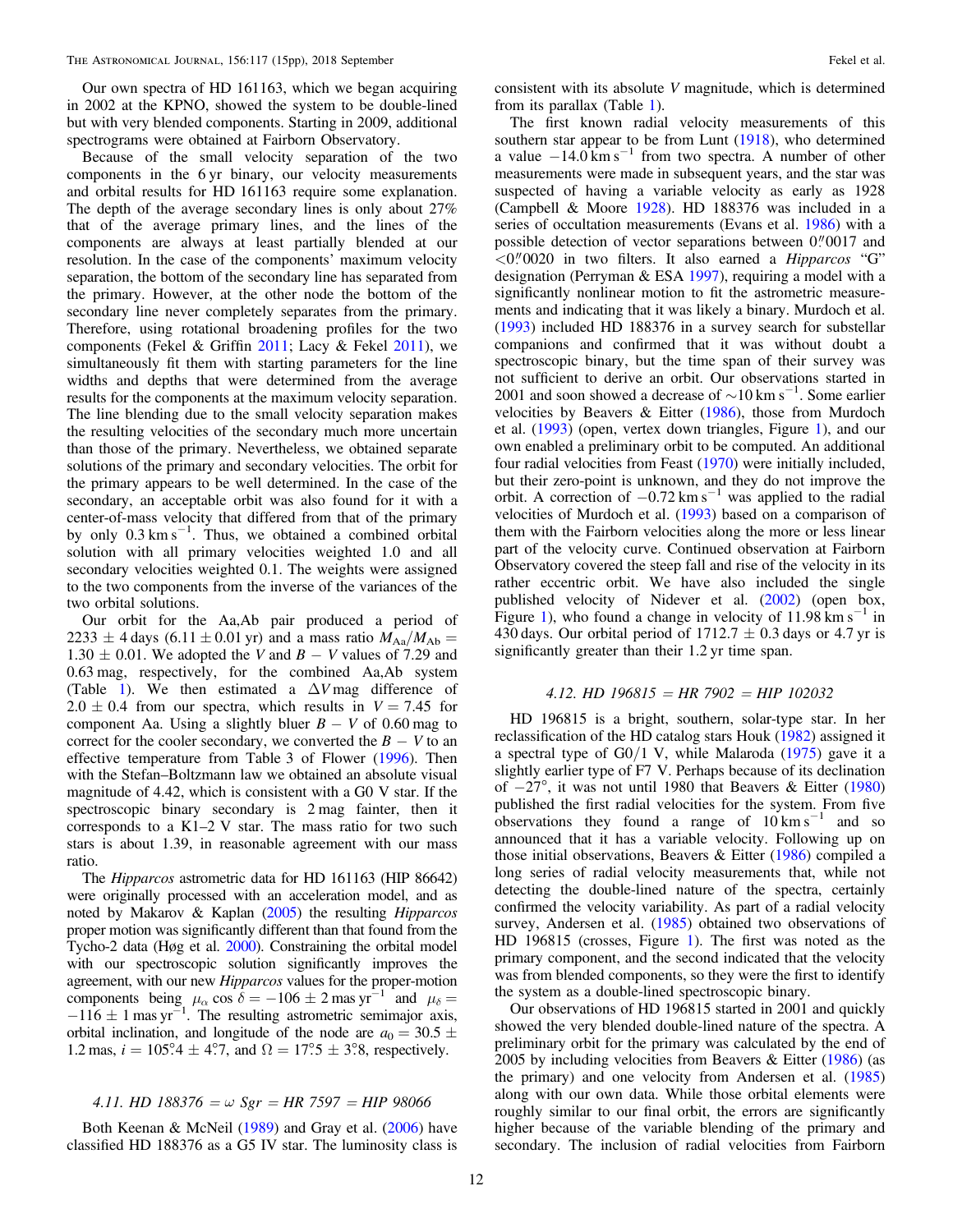Observatory, beginning in 2010, allowed the derivation of a doubled-lined orbit that determined  $M_A/M_B = 1.16 \pm 0.05$ .

As with HD 161163, our velocity measurements and orbital results for HD 196815 require some explanation. The depth of the average secondary line is only about 30% that of the average primary line, and the lines of the two components are always at least partially blended at our resolution. In the case of the components' maximum velocity separation, the bottom of the secondary line has separated from the primary line. However, at the other node the bottom of the secondary line never completely separates from the primary. Therefore, we used rotational broadening profiles for the two components (Fekel & Griffin [2011](#page-14-0); Lacy & Fekel [2011](#page-14-0)) and once again simultaneously fit them with starting parameters for the line widths and depths that were determined from the average results for the components at the maximum velocity separation. This makes the resulting velocities of the secondary significantly more uncertain than those of the primary. Nevertheless, we obtained separate solutions of the primary and secondary velocities. The orbit for the primary appears to be well determined. An acceptable orbit was also found for the secondary. However, while some of its orbital elements are similar to those of the primary, others are significantly different. For example, while the periods of the primary and secondary velocities differ by 21 days or just 1%, the eccentricities of the two solutions differ by 0.07 and the longitude of periastron for the secondary differs by 147° rather than 180°.

These differences in orbital elements led us to wonder whether instead of seeing lines of the primary and secondary of a single binary, we might be seeing the primary components of two separate single-lined binaries. However, from the orbital elements of the primary the value of the mass function is 0.31  $M_{\odot}$ . This value corresponds to the minimum mass of the secondary, and past experience indicates that a value greater than 0.1  $M_{\odot}$  for solar-type dwarfs and subgiants indicates that lines of the secondary should be visible. This argues that the star with the weaker lines in the spectrum is the secondary of the double-lined binary. Also, the solution for the secondary results in a value of the mass function of 0.65  $M_{\odot}$ , which is the minimum mass of its companion. Such a very large value indicates that the companion of the secondary is much more massive, as would be the case if the two stars are part of a single, double-lined system.

Because of the differences in the orbital elements of the primary and secondary, we assigned weights of 0.01 to all the secondary measurements. Thus, we essentially used those velocities to determine only the semi-amplitude of the secondary. However, that combined solution showed a systematic offset in the secondary velocities, and so we have added  $1.3 \text{ km s}^{-1}$  to all secondary velocities in our final orbital solution, which produced an orbital period of  $2170 \pm 3$  days.

Although not resolved with Hipparcos, subsequent speckle observations beginning in 1992 and listed in INT4 (see Hartkopf et al.  $2001$ ) have separations ranging from  $0''0319$ (Tokovinin et al.  $2016$ ) to  $0''05$  (McAlister et al. [1993](#page-14-0)), and  $\Delta m = 0.7$  mag (5430 Å, Tokovinin et al. [2016](#page-14-0)) and 0.9 mag (7880 Å, Tokovinin et al.  $2016$ ). The combined system has an apparent magnitude, V, of 6.50 (Table [1](#page-2-0)). If we adopt  $\Delta V$  of 0.7 mag from the interferometric result, then the apparent magnitude of the primary,  $V_A$ , is 6.96. The combined  $B - V$ 

equals 0.59 mag (Table [1](#page-2-0)). The weaker lined and presumably cooler secondary will likely make the observed combined  $B - V$  a bit too large, but not appreciably so. Using the Stefan– Boltzmann law, if we adopt  $B - V = 0.56$  mag and the parallax of 9.33 mas (van Leeuwen [2007](#page-15-0)), then the absolute magnitude  $M_V$  for the primary is 1.81 and so corresponds to a subgiant rather than a dwarf. The composite spectral classifica-tions of Malaroda ([1975](#page-14-0)) and Houk ([1982](#page-14-0)) would have  $M_V$ values ranging from 3.9 to 4.4. Given the large primary minimum mass of 2.1  $M_{\odot}$ , the subgiant result is much more consistent.

#### 4.13. HD 225239 = HR 9107 = HIP 394

Both Roman ([1955](#page-14-0)) and Cowley et al. ([1967](#page-14-0)) included HD 225239 in surveys of stars with high proper motion and classified its spectrum as G2 V. However, the absolute V magnitude of 3.14 (Table [1](#page-2-0)) determined from its parallax indicates that it is a subgiant.

A number of radial velocities of HD 225239 were obtained before the advent of CCD detectors, but none of them is precise enough to contribute towards the determination of the lowamplitude orbit of this star. The survey by Abt  $&$  Levy ([1969](#page-14-0)), for instance, included HD 225239, but with an average  $\sigma = 4.3$  km s<sup>-1</sup> for survey stars with known constant velocity, it was not judged to be a binary. A subsequent similar survey by Abt & Willmarth ([1987](#page-14-0)), now with a CCD detector and higher resolution coudé spectrograph, also did not produce sufficient evidence to conclude that the star has a variable velocity even though the velocity precision was improved to 0.9 km s<sup>-1</sup>. The most likely reason for this non-detection was that the observing interval did not cover a complete cycle, and the change in velocity during that interval would have been only  $\sim$ 1.5 km s<sup>-1</sup>.

As radial velocity precision improved with instruments such as CORAVEL and cross-correlation techniques, HD 225239 was suspected to be a velocity variable. Jasniewicz & Mayor ([1988](#page-14-0)) (boxes with plus sign, Figure [1](#page-7-0)) found the ratio of the standard deviation of five CORAVEL measures to the expected error to be 2.2 and indicated "Var?" for the velocity. In their large survey of F and G dwarfs Nordström et al. ([2004](#page-14-0)) found that HD 225239 definitely has a variable velocity. In an updated version of that survey, Holmberg et al. ([2007](#page-14-0)) listed  $\sigma = 1.5$  km s<sup>-1</sup> for their velocity observations of HD 225239 compared to an expected velocity error of  $0.3 \text{ km s}^{-1}$ . Thus, they concluded that the probability of its velocity being constant is 0.0. Most recently, Tokovinin ([2014](#page-14-0)) listed a period for HD 225239 of 699.7 days based on the private communication from D. Latham. There have not been any interferometric detections of the secondary component (INT4), but in the Hipparcos catalog (Perryman & ESA [1997](#page-14-0)) it is listed with an "X" multiplicity flag that indicates that the scatter of the astrometric observations was in excess of the measurement uncertainty but of unknown source, and so the star might possibly be a short-period astrometric binary.

As noted above, HD 225239 has been observed by some of the present authors for many years, but the data obtained during the survey of Abt  $&$  Willmarth ([2006](#page-14-0)) finally enabled a preliminary period to be determined. Continued observations at Fairborn Observatory through all orbital phases allowed the determination of a definitive orbit with a period of  $700.6 \pm 0.1$  days, in agreement with the result noted by Tokovinin ([2014](#page-14-0)).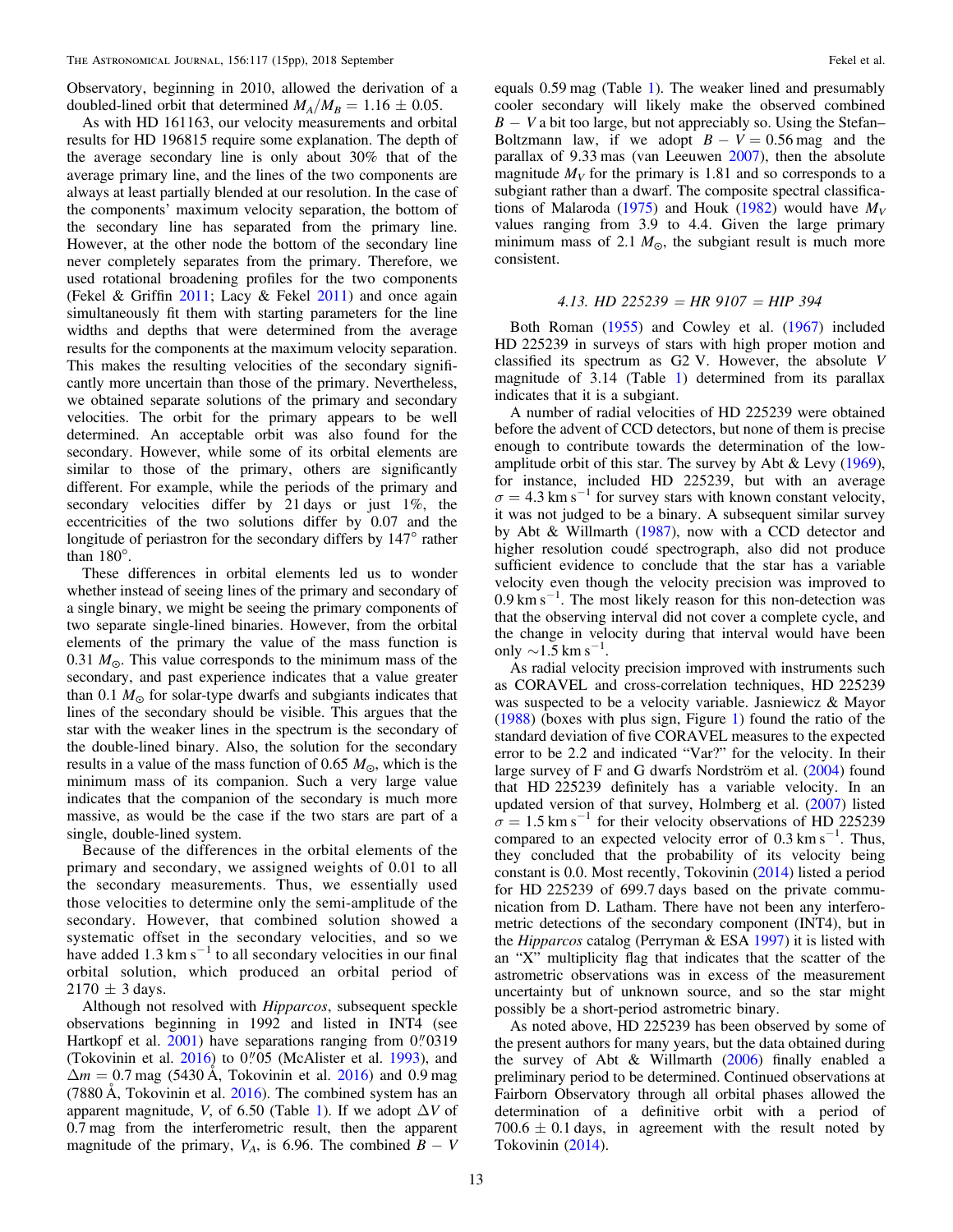#### 5. Summary and Conclusions

<span id="page-14-0"></span>Combining our results from Paper [I](#page-15-0) and this paper, we have determined spectroscopic orbits for 28 binary systems. Three of the systems have relatively short periods ranging from 8 to 19 days, while the other 25 have much longer periods ranging from 164 to 9669 days. We have provided first orbits for 16 of the systems and improved or comparable spectroscopic orbits for the rest. Three of the systems are double-lined spectroscopic binaries while the others are single-lined systems. For the single-lined binary HD 142640, we detected long-period changes in velocity that suggest a period of about 8500 days or more.

The proper-motion analyses of the *Hipparcos* astrometric data by the Hipparcos team (Perryman & ESA 1997) indicated that half of the 28 binary systems are known, probable, or possible binaries. Thus, we analyzed the Hipparcos astrometric data in combination with our spectroscopic results and obtained six astrometric orbits. In addition, for HD 14802 we determined a combined orbit using its spectroscopic and speckle observations. These results show that our spectroscopic orbits can be useful in determining combined orbits with future infrared interferometric observations and Gaia satellite astrometry. Such additional analyses will contribute to an increase in our knowledge of basic data for late-type stars.

We thank the referee for suggestions that improved the paper. Astronomy at Tennessee State University is supported by the state of Tennessee through its Centers of Excellence program. This research has made use of a number of online resources to the authors of which we are most indebted: the SAO/NASA Astrophysics Data System, the Fourth Catalog of Interferometric Measurements of Binary Stars maintained at the US Naval Observatory, the SIMBAD database operated by Strasbourg University, the Sixth Catalog of Orbits of Visual Binary Stars (ORB6) maintained at the U.S. Naval Observatory, and the Washington Double Star Catalog (WDS) maintained at the U.S. Naval Observatory, VizieR Catalogue Access Tool, CDS, Strasbourg, France.

#### ORCID iDs

Francis C. Fekel  $\bullet$  [https:](https://orcid.org/0000-0002-9413-3896)//orcid.org/[0000-0002-9413-3896](https://orcid.org/0000-0002-9413-3896) Daryl W. Willmart[h](https://orcid.org/0000-0002-4937-7015)  $\bullet$  [https:](https://orcid.org/0000-0002-4937-7015)//orcid.org/[0000-0002-](https://orcid.org/0000-0002-4937-7015) [4937-7015](https://orcid.org/0000-0002-4937-7015) Dimitri Pourbaix **[https:](https://orcid.org/0000-0002-3020-1837)//orcid.org/[0000-0002-3020-1837](https://orcid.org/0000-0002-3020-1837)** 

#### **References**

- Abt, H. A. 1970, [ApJS,](https://doi.org/10.1086/190215) [19, 387](http://adsabs.harvard.edu/abs/1970ApJS...19..387A)
- Abt, H. A. 1973, [ApJS,](https://doi.org/10.1086/190285) [26, 365](http://adsabs.harvard.edu/abs/1973ApJS...26..365A)
- Abt, H. A. 1986, [ApJ,](https://doi.org/10.1086/164597) [309, 260](http://adsabs.harvard.edu/abs/1986ApJ...309..260A)
- Abt, H. A. 2004, [ApJS,](https://doi.org/10.1086/423803) [155, 175A](http://adsabs.harvard.edu/abs/2004ApJS..155..175A)
- Abt, H. A., & Levy, S. G. 1969, [AJ,](https://doi.org/10.1086/110880) [74, 908](http://adsabs.harvard.edu/abs/1969AJ.....74..908A)
- Abt, H. A., & Levy, S. G. 1976, [ApJS](https://doi.org/10.1086/190363), [30, 273](http://adsabs.harvard.edu/abs/1976ApJS...30..273A)
- Abt, H. A., & Willmarth, D. 2006, [ApJS](https://doi.org/10.1086/498095), [162, 207](http://adsabs.harvard.edu/abs/2006ApJS..162..207A)
- Abt, H. A., & Willmarth, D. W. 1987, [ApJ,](https://doi.org/10.1086/165411) [318, 786](http://adsabs.harvard.edu/abs/1987ApJ...318..786A)
- Abt, H. A., & Willmarth, D. W. 1992, in ASP Conf. Ser. 32, IAU Coll. 135, Complementary Approaches to Double and Multiple Star Research, ed. H. A. McCalister & W. I. Hartkopf (San Francisco, CA: ASP), [82](http://adsabs.harvard.edu/abs/1992IAUCo.135...82A)
- Andersen, J., Nordström, B., Ardeberg, A., et al. 1985, A&AS, [59, 15](http://adsabs.harvard.edu/abs/1985A&AS...59...15A)
- Beavers, W. I., & Eitter, J. J. 1980, [PASP](https://doi.org/10.1086/130735), [92, 713](http://adsabs.harvard.edu/abs/1980PASP...92..713B)
- Beavers, W. I., & Eitter, J. J. 1986, [ApJS](https://doi.org/10.1086/191136), [62, 147](http://adsabs.harvard.edu/abs/1986ApJS...62..147B)
- Boffin, H. M. J., Cerf, N., & Paulus, G. 1993, A&A, [271, 125](http://adsabs.harvard.edu/abs/1993A&A...271..125B)
- Campbell, W. W. 1913, [LicOB,](https://doi.org/10.5479/ADS/bib/1913LicOB.7.113C) [7, 113](http://adsabs.harvard.edu/abs/1913LicOB...7..113C)
- Campbell, W. W., & Moore, J. H. 1928, PLicO, [16, 1](http://adsabs.harvard.edu/abs/1928PLicO..16....1C)
- Cowley, A. P. 1976, [PASP](https://doi.org/10.1086/129905), [88, 95](http://adsabs.harvard.edu/abs/1976PASP...88...95C)
- Cowley, A. P., Hiltner, W. A., & Witt, A. N. 1967, [AJ,](https://doi.org/10.1086/110413) [72, 1334](http://adsabs.harvard.edu/abs/1967AJ.....72.1334C)
- Daniels, W. 1966, Tech. Rep. No. 579, Univ. Maryland, Dept. of Physics and Astronomy
- Duquennoy, A., & Mayor, M. 1991, A&A, [248, 485](http://adsabs.harvard.edu/abs/1991A&A...248..485D)
- Duquennoy, A., Mayor, M., & Halbwachs, J.-L. 1991, A&AS, [88, 281](http://adsabs.harvard.edu/abs/1991A&AS...88..281D)
- Endl, M., Brugamyer, E. J., Cochran, W. D., et al. 2016, [ApJ,](https://doi.org/10.3847/0004-637X/818/1/34) [818, 34](http://adsabs.harvard.edu/abs/2016ApJ...818...34E)
- Endl, M., Kürster, M., Els, S., et al. 2002, [A&A,](https://doi.org/10.1051/0004-6361:20020937) [392, 671](http://adsabs.harvard.edu/abs/2002A&A...392..671E)
	- Evans, D. S., McWilliam, A., Sandmann, W. H., & Frueh, M. 1986, [AJ](https://doi.org/10.1086/114254), [92, 1210](http://adsabs.harvard.edu/abs/1986AJ.....92.1210E) Feast, M. W. 1970, [MNRAS,](https://doi.org/10.1093/mnras/148.4.489) [148, 489](http://adsabs.harvard.edu/abs/1970MNRAS.148..489F)
	- Fekel, F. C., & Griffin, R. F. 2011, Obs, [131, 283](http://adsabs.harvard.edu/abs/2011Obs...131..283F)
	- Fekel, F. C., Henry, G. W., & Tomkin, J. 2017, [AJ,](https://doi.org/10.3847/1538-3881/aa816e) [154, 120](http://adsabs.harvard.edu/abs/2017AJ....154..120F)
	- Fekel, F. C., Rajabi, S., Muterspaugh, M. W., & Williamson, M. H. 2013, [AJ](https://doi.org/10.1088/0004-6256/145/4/111)[,](http://adsabs.harvard.edu/abs/2013AJ....145..111F) [145, 111](http://adsabs.harvard.edu/abs/2013AJ....145..111F)
	- Fekel, F. C., Tomkin, J., & Williamson, M. H. 2009, [AJ](https://doi.org/10.1088/0004-6256/146/5/129), [146, 129](http://adsabs.harvard.edu/abs/2013AJ....146..129F)
	- Flower, P. J. 1996, [ApJ](https://doi.org/10.1086/177785), [469, 355](http://adsabs.harvard.edu/abs/1996ApJ...469..355F)
	- Goldin, A., & Makarov, V. V. 2006, [ApJS](https://doi.org/10.1086/505939), [166, 341](http://adsabs.harvard.edu/abs/2006ApJS..166..341G)
	- Goldin, A., & Makarov, V. V. 2007, [ApJS](https://doi.org/10.1086/520513), [173, 137](http://adsabs.harvard.edu/abs/2007ApJS..173..137G)
	- Gontcharov, G. A., Andronova, A. A., & Titov, O. A. 2000, A&A, [355,](http://adsabs.harvard.edu/abs/2000A&A...355.1164G) [1164](http://adsabs.harvard.edu/abs/2000A&A...355.1164G)
	- Gray, R. O., Corbally, C. J., Garrison, R. F., et al. 2006, [AJ,](https://doi.org/10.1086/504637) [132, 161](http://adsabs.harvard.edu/abs/2006AJ....132..161G)
	- Gray, R. O., Corbally, C. J., Garrison, R. F., McFadden, M. T., & Robinson, P. E. 2003, [AJ,](https://doi.org/10.1086/378365) [126, 2048](http://adsabs.harvard.edu/abs/2003AJ....126.2048G)
	- Gray, R. O., Napier, M. G., & Winkler, L. I. 2001, [AJ](https://doi.org/10.1086/319956), [121, 2148](http://adsabs.harvard.edu/abs/2001AJ....121.2148G)
	- Gronbech, B., & Olsen, E. H. 1976, A&AS, [25, 213](http://adsabs.harvard.edu/abs/1976A&AS...25..213G)
	- Guedel, M., Schmitt, J. H. M. M., & Benz, A. O. 1995, A&A, [302, 775](http://adsabs.harvard.edu/abs/1995A&A...302..775G)
	- Hartkopf, W. I., McAlister, H. A., & Mason, B. D. 2001, [AJ](https://doi.org/10.1086/323923), [122, 3480](http://adsabs.harvard.edu/abs/2001AJ....122.3480H) Heintz, W. D. 1986, [AJ](https://doi.org/10.1086/114173), [92, 446](http://adsabs.harvard.edu/abs/1986AJ.....92..446H)
	- Henry, G. W., Fekel, F. C., Henry, S. M., & Hall, D. S. 2000, [ApJS](https://doi.org/10.1086/317346), [130, 201](http://adsabs.harvard.edu/abs/2000ApJS..130..201H)
	- Henry, T. J., & McCarthy, D. W., Jr. 1993, [AJ](https://doi.org/10.1086/116685), [106, 773](http://adsabs.harvard.edu/abs/1993AJ....106..773H)
	- Hoffleit, D., & Jaschek, C. 1982, The Bright Star Catalogue, Fourth revised edition (New Haven, CT: Yale Univ. Obs)
	- Høg, E., Fabricius, C., Makarov, V. V., et al. 2000, A&A, [355, L27](http://adsabs.harvard.edu/abs/2000A&A...355L..27H)
	- Holmberg, J., Nordström, B., & Andersen, J. 2007, [A&A,](https://doi.org/10.1051/0004-6361:20077221) [475, 519](http://adsabs.harvard.edu/abs/2007A&A...475..519H)
	- Horch, E. P., van Altena, W. F., Howell, S. B., Sherry, W. H., & Ciardi, D. R. 2011, [AJ](https://doi.org/10.1088/0004-6256/141/6/180), [141, 180](http://adsabs.harvard.edu/abs/2011AJ....141..180H)
	- Houk, N. 1982, Michigan Spectral Catalogue of Two-Dimensional Spectral Types for the HD Stars, Vol. 3 (Ann Arbor, MI: Univ. Michigan Press)
	- Houk, N., & Smith-Moore, M. 1988, Michigan Spectral Catalogue of Two-Dimensional Spectral Types for the HD Stars, Vol. 4 (Ann Arbor, MI: Univ. Michigan Press)
	- Houk, N., & Swift, C. 1999, Michigan Spectral Catalogue of Two-Dimensional Spectral Types for the HD Stars, Vol. 5 (Ann Arbor, MI: Univ. Michigan Press)
	- Jasniewicz, G., & Mayor, M. 1988, A&A, [203, 329](http://adsabs.harvard.edu/abs/1988A&A...203..329J)
	- Keenan, P. C., & McNeil, R. C. 1989, [ApJS,](https://doi.org/10.1086/191373) [71, 245](http://adsabs.harvard.edu/abs/1989ApJS...71..245K)
	- Lacy, C. H. S., & Fekel, F. C. 2011, [AJ](https://doi.org/10.1088/0004-6256/142/6/185), [142, 185](http://adsabs.harvard.edu/abs/2011AJ....142..185L)
	- Lippincott, S. L., Braun, D., & McCarthy, D. W., Jr. 1983, [PASP](https://doi.org/10.1086/131156), [95, 271](http://adsabs.harvard.edu/abs/1983PASP...95..271L)
	- Lunt, J. 1918, [ApJ,](https://doi.org/10.1086/142402) [47, 201](http://adsabs.harvard.edu/abs/1918ApJ....47..201L)
	- Makarov, V. V., & Kaplan, G. H. 2005, [AJ](https://doi.org/10.1086/429590), [129, 2420](http://adsabs.harvard.edu/abs/2005AJ....129.2420M)
	- Malaroda, S. 1975, [AJ](https://doi.org/10.1086/111786), [80, 637](http://adsabs.harvard.edu/abs/1975AJ.....80..637M)
- McAlister, H. A., Mason, B. D., Hartkopf, W. I., & Shara, M. M. 1993, [AJ](https://doi.org/10.1086/116753)[,](http://adsabs.harvard.edu/abs/1993AJ....106.1639M) [106, 1639](http://adsabs.harvard.edu/abs/1993AJ....106.1639M)
- Miles, S. K. N., & Mason, B. D. 2017, in IAU Double Star Inf. Circ., 191, 1
- Murdoch, K. A., Hearnshaw, J. B., & Clark, M. 1993, [ApJ](https://doi.org/10.1086/173003), [413, 349](http://adsabs.harvard.edu/abs/1993ApJ...413..349M)
- Nidever, D. L., Marcy, G. W., Butler, R. P., Fischer, D. A., & Vogt, S. S. 2002,
- [ApJS](https://doi.org/10.1086/340570), [141, 503](http://adsabs.harvard.edu/abs/2002ApJS..141..503N)
- Nordström, B., Mayor, M., Andersen, J., et al. 2004, [A&A,](https://doi.org/10.1051/0004-6361:20035959) [418, 989](http://adsabs.harvard.edu/abs/2004A&A...418..989N) Perryman, M. A. C. & ESA 1997, The Hipparcos and Tycho Catalogues, ESA
- SP-1200 (Noordwijk: ESA)
- Pourbaix, D. 2001, [A&A,](https://doi.org/10.1051/0004-6361:20010252) [369, L22](http://adsabs.harvard.edu/abs/2001A&A...369L..22P)
- Pourbaix, D., & Arenou, F. 2001, [A&A,](https://doi.org/10.1051/0004-6361:20010597) [372, 935](http://adsabs.harvard.edu/abs/2001A&A...372..935P)
- Pourbaix, D., & Boffin, H. M. J. 2003, [A&A](https://doi.org/10.1051/0004-6361:20021736), [398, 1163](http://adsabs.harvard.edu/abs/2003A&A...398.1163P)
- Riddle, R. L., Tokovinin, A., Mason, B. D., et al. 2015, [ApJS](https://doi.org/10.1088/0004-6256/150/4/130), [150, 130](http://adsabs.harvard.edu/abs/2015AJ....150..130R)
- Roman, N. G. 1955, [ApJS,](https://doi.org/10.1086/190021) [2, 195](http://adsabs.harvard.edu/abs/1955ApJS....2..195R)
- Shain, G. A. 1951, BCrAO, 7, 124
- Stockton, R. A., & Fekel, F. C. 1992, [MNRAS,](https://doi.org/10.1093/mnras/256.4.575) [256, 575](http://adsabs.harvard.edu/abs/1992MNRAS.256..575S)
- Tokovinin, A. 2012, [AJ](https://doi.org/10.1088/0004-6256/144/2/56), [144, 56](http://adsabs.harvard.edu/abs/2012AJ....144...56T)
- Tokovinin, A. 2013, [AJ](https://doi.org/10.1088/0004-6256/145/3/76), [145, 76](http://adsabs.harvard.edu/abs/2013AJ....145...76T)
- Tokovinin, A. 2014, [AJ](https://doi.org/10.1088/0004-6256/147/4/86), [147, 86](http://adsabs.harvard.edu/abs/2014AJ....147...86T)
- Tokovinin, A., Mason, B. D., & Hartkopf, W. I. 2010, [AJ](https://doi.org/10.1088/0004-6256/139/2/743), [139, 743](http://adsabs.harvard.edu/abs/2010AJ....139..743T)
- Tokovinin, A., Mason, B. D., Hartkopf, W. I., Mendez, R. A., & Horch, E. P. 2016, [AJ](https://doi.org/10.3847/0004-6256/151/6/153), [151, 153](http://adsabs.harvard.edu/abs/2016AJ....151..153T)